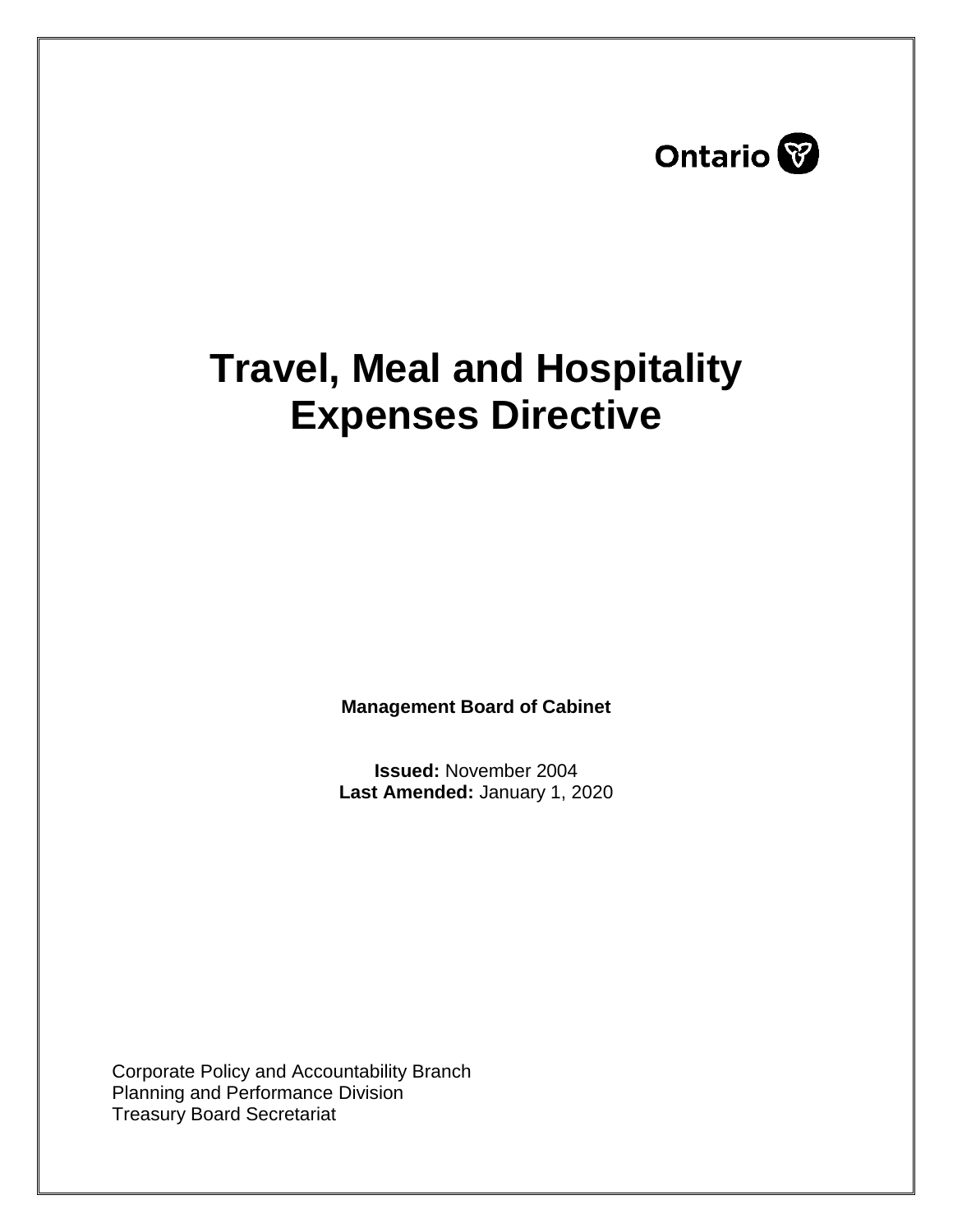| ו מטופ טו טטוונפוונס                                                        |  |
|-----------------------------------------------------------------------------|--|
|                                                                             |  |
|                                                                             |  |
|                                                                             |  |
|                                                                             |  |
|                                                                             |  |
|                                                                             |  |
|                                                                             |  |
|                                                                             |  |
|                                                                             |  |
|                                                                             |  |
|                                                                             |  |
|                                                                             |  |
|                                                                             |  |
|                                                                             |  |
|                                                                             |  |
|                                                                             |  |
|                                                                             |  |
|                                                                             |  |
|                                                                             |  |
|                                                                             |  |
|                                                                             |  |
|                                                                             |  |
|                                                                             |  |
|                                                                             |  |
|                                                                             |  |
| 7.3 Special Status for Service of Alcohol at Planned Hospitality Events  25 |  |
|                                                                             |  |
| 7.5 Documentation for Hospitality Reimbursement and Payment 26              |  |

## **Table of Contents**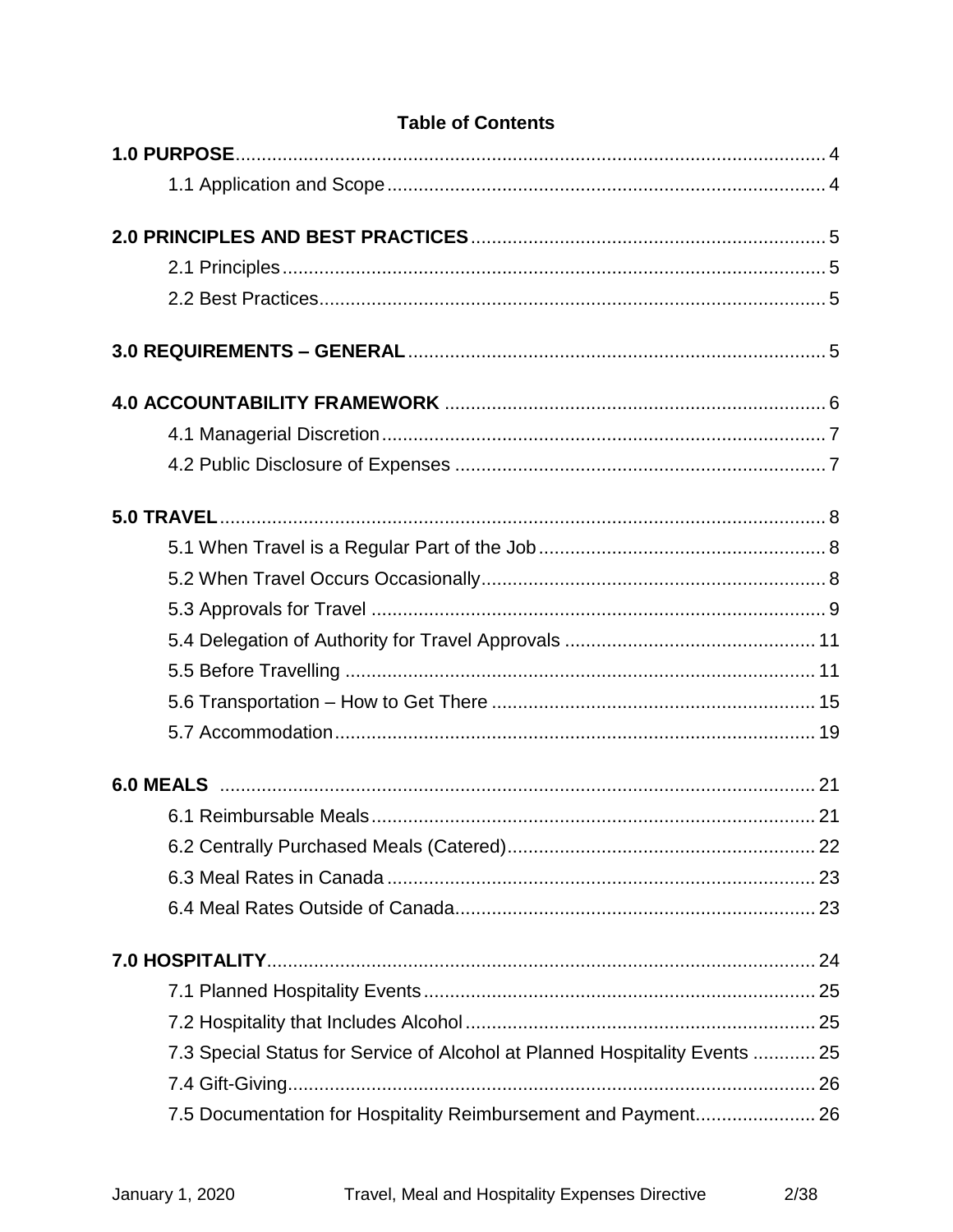| 8.0 EXPENSES FOR CONSULTANTS AND OTHER CONTRACTORS  27                     |    |
|----------------------------------------------------------------------------|----|
|                                                                            |    |
|                                                                            |    |
|                                                                            |    |
| 11.1 Appendix A: Requesting Special Status for International Travel and/or |    |
|                                                                            |    |
| 11.3 Appendix C: Revisions to the Travel, Meal and Hospitality Expenses    | 37 |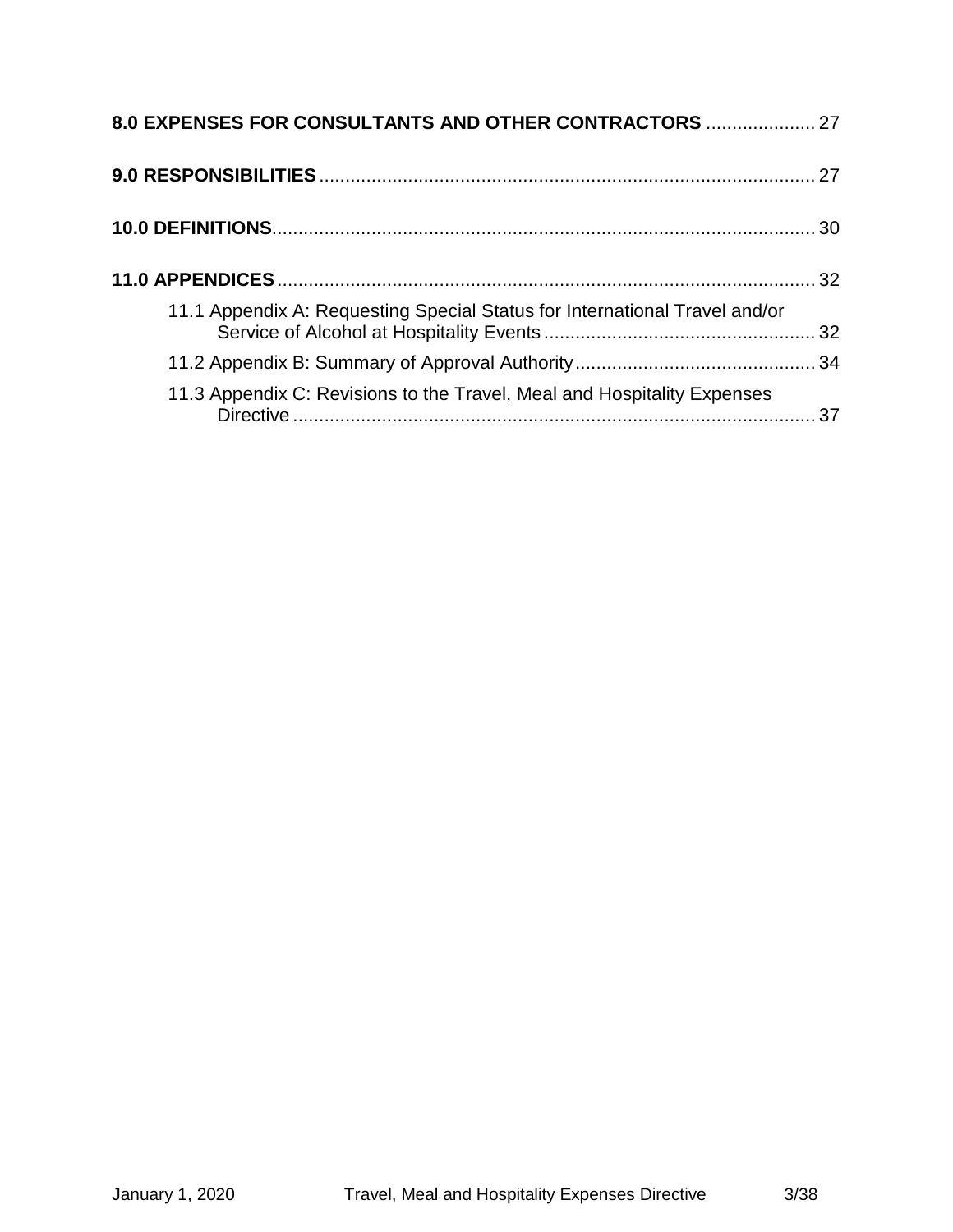#### <span id="page-3-0"></span>**1.0 PURPOSE**

The purpose of this Directive is:

- to set out rules and principles for the reimbursement and payment of travel, meal and hospitality expenses to ensure fair and reasonable practices;
- to provide a framework of accountability to guide the effective oversight of public resources for travel, meal and hospitality expenses; and
- to set the parameters for the public disclosure of information about expenses.

#### <span id="page-3-1"></span>**1.1 Application and Scope**

This Directive sets out the rules for managing travel, meal and hospitality expenses for employees and appointees in:

- ministries:
- provincial agencies; and
- the Independent Electricity System Operator and Ontario Power Generation Inc. ("organizations")

The Directive also applies to consultants and contractors to ministries or provincial agencies/organizations.

The following definitions apply for the purpose of this Directive:

- Each of the above form part of what is considered government.
- Claimant refers to any person making a claim under the terms of this Directive.
- Approver refers to the person with the authority to make approvals under this Directive.
- Chief Executive Officer (CEO) refers to the head of operations at provincial agencies/organizations.
- Chair refers to the person appointed as the head of a provincial agency/organization and who is accountable to the minister, regardless of whether the title "chair" is used.
- OPS employees refers to employees of ministries or of provincial agencies that are Commission public bodies (i.e., employees appointed [under section 32](https://www.ontario.ca/laws/statute/06p35) of the [Public Service of Ontario Act, 2006](https://www.ontario.ca/laws/statute/06p35) (PSOA)).

This Directive replaces the Travel, Meal and Hospitality Expenses Directive dated January 1, 2017.

In the event of a conflict or inconsistency, this Directive prevails over a memorandum of understanding (MOU) between a minister and the head of a provincial agency/organization, particularly where the MOU contains less stringent requirements.

This Directive does not prevail over legislation or a collective agreement.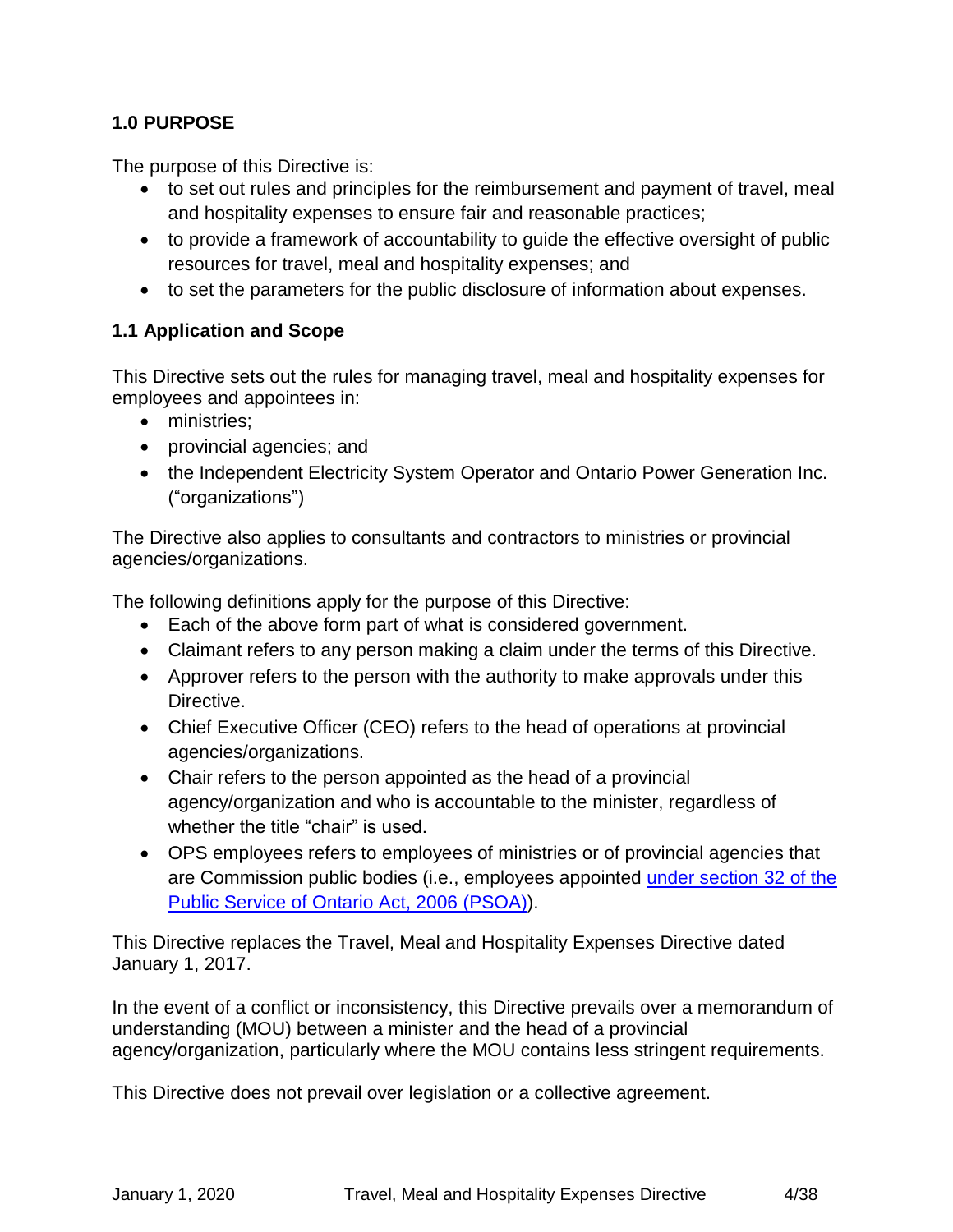## <span id="page-4-0"></span>**2.0 PRINCIPLES AND BEST PRACTICES**

#### <span id="page-4-1"></span>**2.1 Principles**

- Travel is approved only after other communications options are considered.
- Taxpayer dollars are used prudently and responsibly with a focus on accountability and transparency.
- Expenses for travel, meals and hospitality support government objectives.
- Plans for travel, meals, accommodation and hospitality are necessary and economical with due regard for health and safety.
- Legitimate authorized expenses incurred during the course of government business are reimbursed.

## <span id="page-4-2"></span>**2.2 Best Practices**

- Prior approval to incur expenses is obtained.
- Corporate travel cards are used for authorized business travel and businessrelated expenses.
- The government's vendors of record for travel-related services are used whenever possible.

# <span id="page-4-3"></span>**3.0 REQUIREMENTS – GENERAL**

Requirements:

- Alcohol cannot be claimed and will not be reimbursed as part of a travel or meal expense.
- Expenses for a group can only be claimed by the most senior person present. An individual cannot claim for expenses incurred by their approver (e.g., a director cannot submit their Assistant Deputy Minister's (ADM) claim for lunch even if they were at the same event).
- Good record-keeping practices must be maintained for verification and audit purposes.

Claimants must:

- obtain all appropriate approvals before incurring expenses; if no prior approval was obtained, then a documented explanation must be submitted with the claim.
- submit itemized receipts with all claims, except for meal expenses where meal allowances are used (see Section 6.0); credit card slips are insufficient.
- In the absence of an itemized receipt, a documented explanation of why the receipt is unavailable and a description itemizing and confirming the expenses must be provided.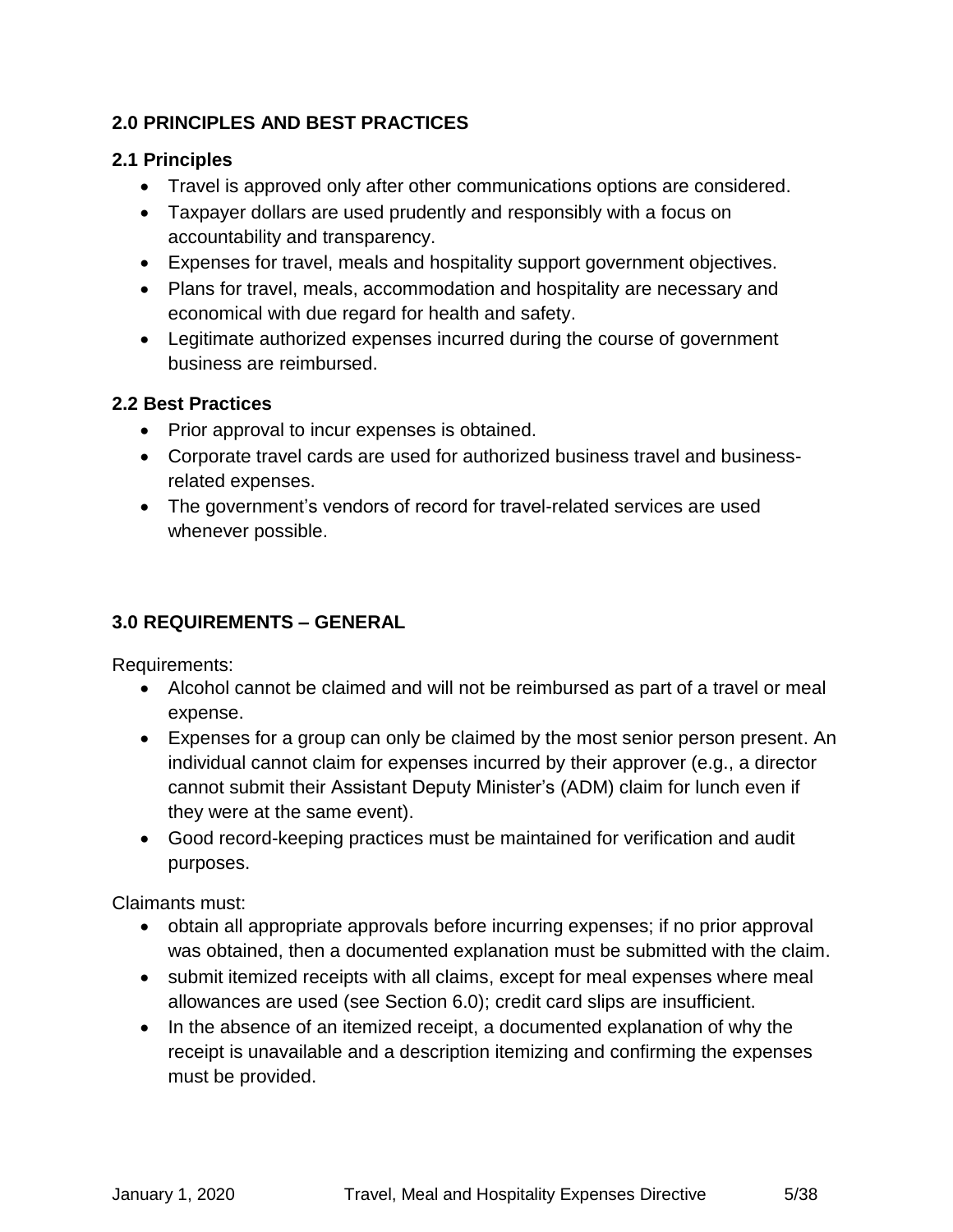- submit claims by the end of the quarter following the quarter in which the expense was incurred; if the claim is not submitted within the timeframe, a documented explanation is required.
- submit claims for expenses before leaving positions with a ministry or provincial agency/organization.

Approvers must:

- provide approval only for expenses that were necessarily incurred in the performance of ministry or provincial agency/organization business.
- provide approval only for claims that include all appropriate documentation (e.g., itemized receipts).
- not approve their own expenses.

Note that an overpayment to a claimant is considered to be a debt owing to the government and must be repaid.

#### <span id="page-5-0"></span>**4.0 ACCOUNTABILITY FRAMEWORK**

This Directive sets out the approval authority for incurring travel, meal and hospitality expenses. Approval authority for the reimbursement of expenses is based on the delegation of financial authority established for ministries and provincial agencies/organizations.

In some cases, the level of approval to incur a travel, meal or hospitality expense is identified and also whether the authority can be delegated. In other cases, a requirement is stated (e.g., prior approval is required) without identifying an approval level. Where no approval level is identified, ministries and provincial agencies/organizations have the flexibility and discretion to establish their own level and to address possible delegation.

A deputy minister or CEO has the authority to establish additional rules regarding expenses. Any additional rules must be consistent with those laid out in this Directive and be necessary to meet specific operational needs. These rules do not replace any rules in this Directive, nor can they substitute higher rates of reimbursement for kilometres or meals. Additional rules must include the date of approval and must be accessible to everyone covered by the rules.

<span id="page-5-1"></span>In addition, a deputy minister or CEO may modify the level of approval upward to a more senior level when authority is assigned to a manager/supervisor or contract manager.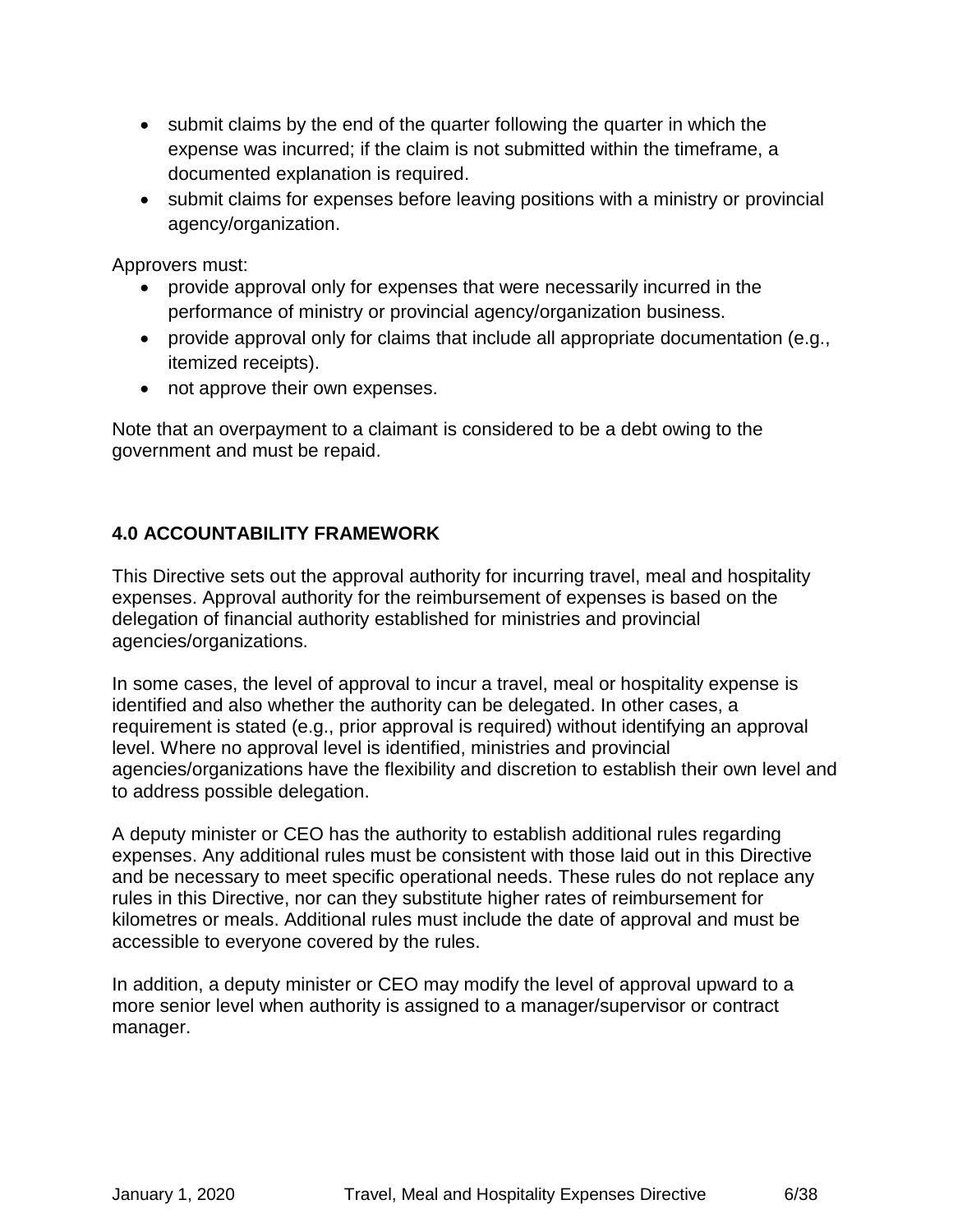#### **4.1 Managerial Discretion**

For the purpose of this Directive, managerial discretion is the administrative authority to make decisions and choices with some degree of flexibility, while maintaining compliance with this Directive. There is no discretion to depart from the principles and requirements of this Directive.

All decisions should be taken very carefully. When exercising discretion, the rationale must be documented and filed with the claim.

Approvers are accountable for their decisions, which must be:

- based on good judgment and knowledge of the situation;
- exercised in appropriate circumstances; and
- compliant with the principles and requirements set out in this Directive.

For additional explanation on the exercise of managerial discretion, see the tip sheet on this topic.

When a situation arises, and discretion needs to be exercised, approvers should consider whether the request is:

- able to stand up to scrutiny by the auditors and members of the public;
- properly explained and documented;
- fair and equitable;
- reasonable; and
- appropriate

It is the responsibility of both the approver and the claimant to work out appropriate arrangements which would meet the test of being fair and equitable.

#### **Exemption**

Only Treasury Board/Management Board of Cabinet (TB/MBC) can grant an exemption from all or part of this Directive. Ministries can apply for an exemption by bringing forward a business case to TB/MBC.

#### <span id="page-6-0"></span>**4.2 Public Disclosure of Expenses**

Information about expenses must be posted on the appropriate public websites for the following:

- Ministries senior management:
	- o Deputy Ministers
	- o Associate Deputy Ministers
	- o Assistant Deputy Ministers
	- o Positions that carry the same degree of responsibility as those above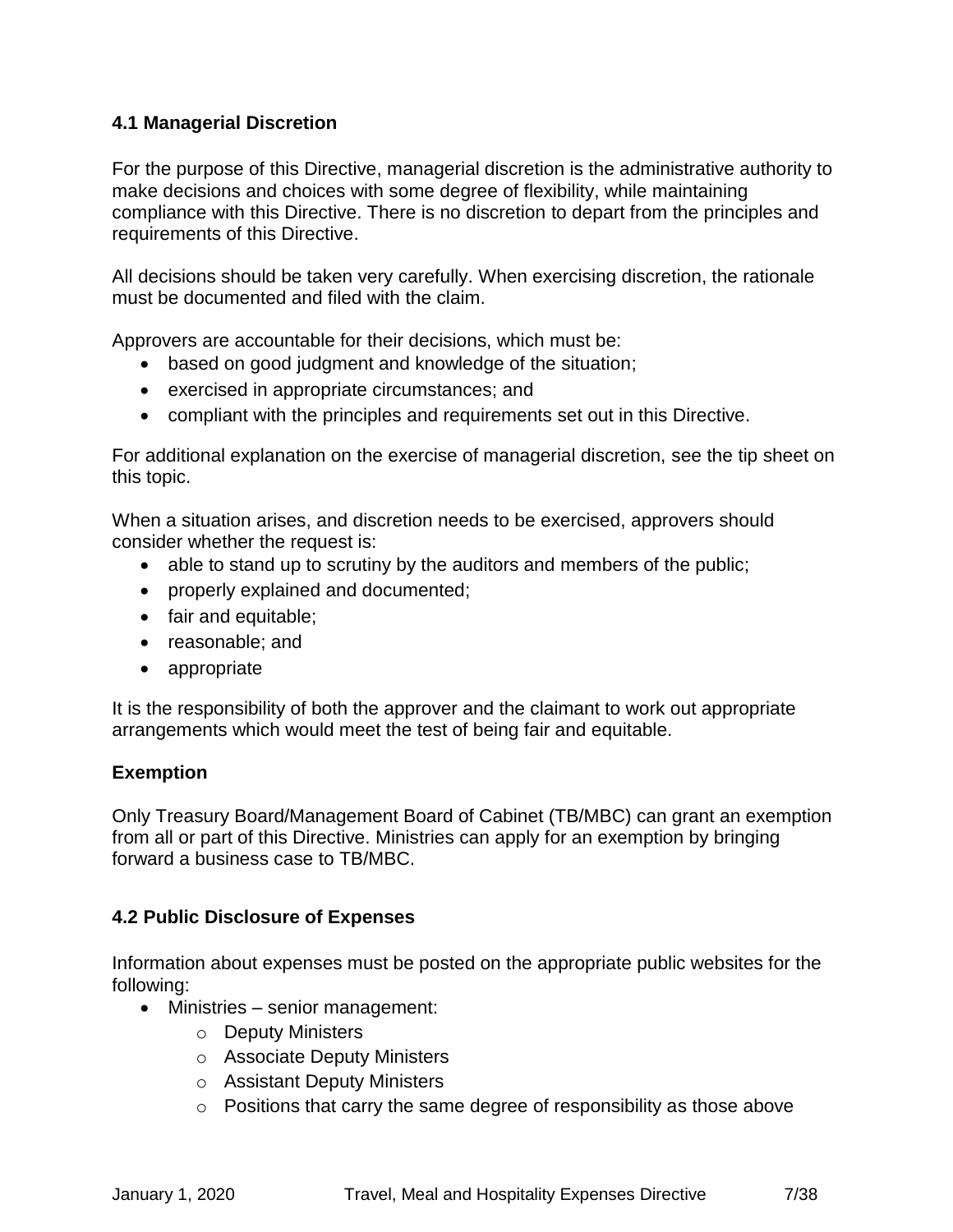- Provincial agencies/organizations:
	- o Appointees (every person appointed to the provincial agency/organization by the Lieutenant Governor in Council, the Lieutenant Governor or a minister)
	- $\circ$  CEOs (the most senior executive position, regardless of the title)
	- o Every member of senior management that reports directly to the CEO

The website for public disclosure of expense information for senior managers in ministries is on [Ontario.ca.](https://www.ontario.ca/government/travel-meal-and-hospitality-expenses) Provincial agencies/organizations can use their own websites for public disclosure.

Information about the procedures for posting on the public websites is found in the public disclosure support material. It includes information on:

- the types of expenses to be disclosed;
- the details of each expense to be disclosed; and
- the frequency of posting.

#### <span id="page-7-0"></span>**5.0 TRAVEL**

This Directive applies whenever travel is required. For the purpose of this Directive, travel does not refer to a person's regular commute to work – expenses related to a person's regular commute are not reimbursable.

#### <span id="page-7-1"></span>**5.1 When Travel is a Regular Part of the Job**

There are some jobs where frequent travel is a requirement – part of the regular job duties.

On hiring, managers should ensure that staff are aware of the Directive and how it will affect the job. In these situations, approvers should meet with the employee to determine appropriate strategies (e.g. pre-approval for frequent or regular travel, when meals can be reimbursed, use of vehicles, etc.).

Ministries and provincial agencies/organizations with jobs that require regular travel need to ensure that the Directive is utilized in a consistent manner so that managers and employees have a common understanding of how the Directive is applied.

## <span id="page-7-2"></span>**5.2 When Travel Occurs Occasionally**

In the majority of positions in government, travel occurs irregularly on an as-needed basis; for example, to attend training, meetings, conferences or consultations; representing the government at an event; etc. In some cases, employees will be asked by managers to travel, and in others, the request may come from the employee.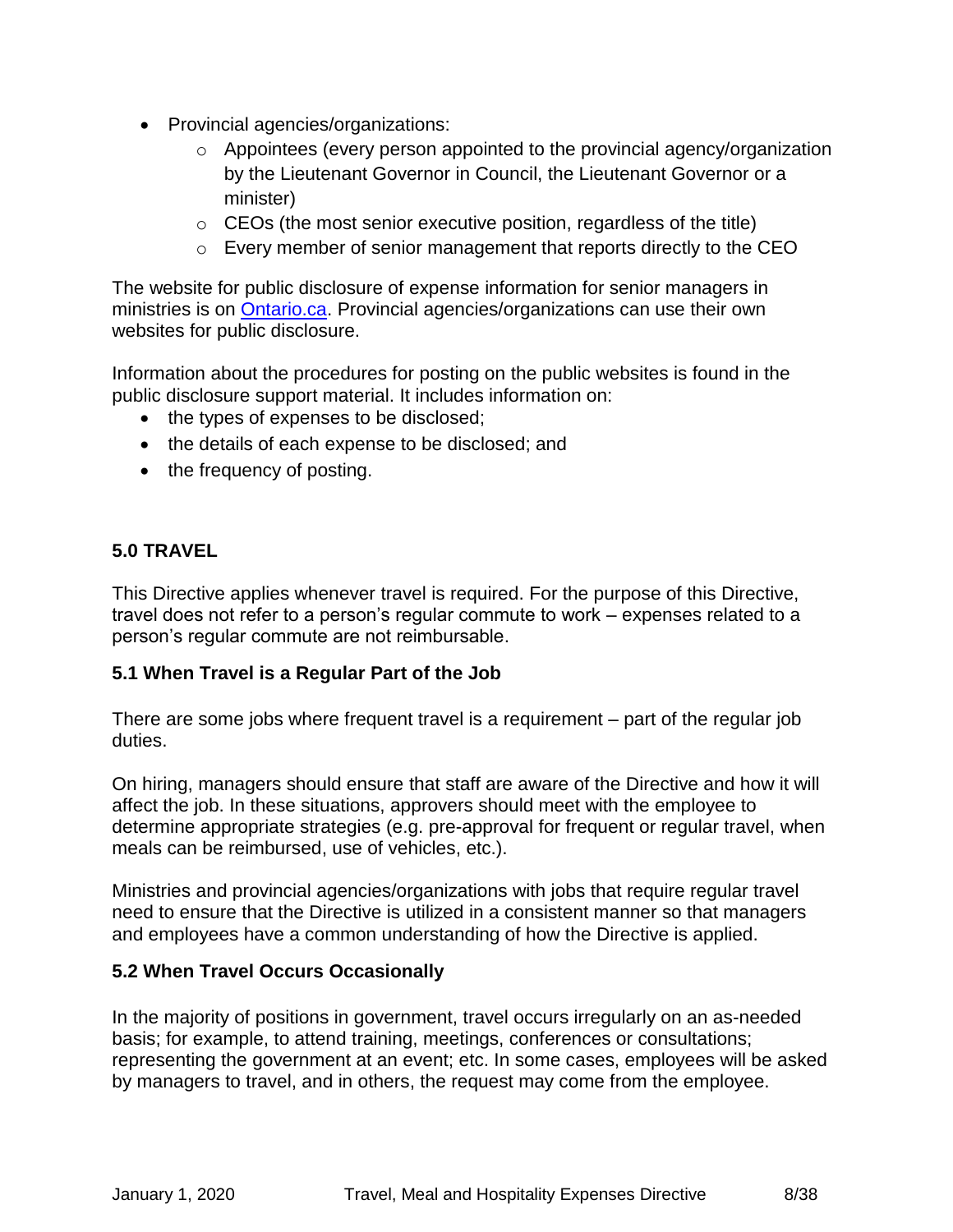#### <span id="page-8-0"></span>**5.3 Approvals for Travel**

The following charts identify the approval levels for travel<sup>1</sup> for everyone covered by this Directive. In many cases, the authority for approval may be delegated. See below (section 5.4) for information on delegation of authority.

- Chart 1: Ministries
- Chart 2: Provincial agencies whose employees are appointed under [section 32 of](https://www.ontario.ca/laws/statute/06p35)  [the PSOA](https://www.ontario.ca/laws/statute/06p35) (Commission public bodies)
- Chart 3: Other provincial agencies/organizations whose employees are not appointed under [section 32 of the PSOA](https://www.ontario.ca/laws/statute/06p35) (includes the Independent Electricity System Operator and Ontario Power Generation Inc.)

#### **Special Status for International Travel**

For some provincial agencies/organizations, the requirement to travel internationally may be considered integral to their business. To ensure that the approvals process does not have an undue negative effect on the ability of the provincial agency/organization to conduct business, these provincial agencies/organizations may have the opportunity to request special status that would allow the chair to approve international travel instead of the positions listed in Chart 2 or 3.

Only TB/MBC can approve special status. Ministries can apply for special status on behalf of their provincial agencies by bringing forward a business case to TB/MBC. If TB/MBC approves special status, the chair may approve international travel or delegate approval authority to the CEO. A provincial agency/organization with special status must report regularly to their ministry, see Appendix A for reporting requirements.

Special status is approved for three years only. If special status continues to be required by the provincial agency/organization, the ministry must reapply to TB/MBC.

Should the business of a provincial agency/organization with special status change significantly during the three years, the ministry must reapply to TB/MBC for special status on behalf of the provincial agency/organization, if appropriate.

For more information on this process and for the approval levels within provincial agencies/ organizations once special status is granted, see Appendix A.

 $\overline{a}$ 

<sup>1</sup> These are the levels for approving travel, not for approving any expenses related to travel. Approval of expenses rests with the individuals in organizations that have financial approval authority (through the financial delegation of authority for OPS employees, or applicable mechanism in other organizations.)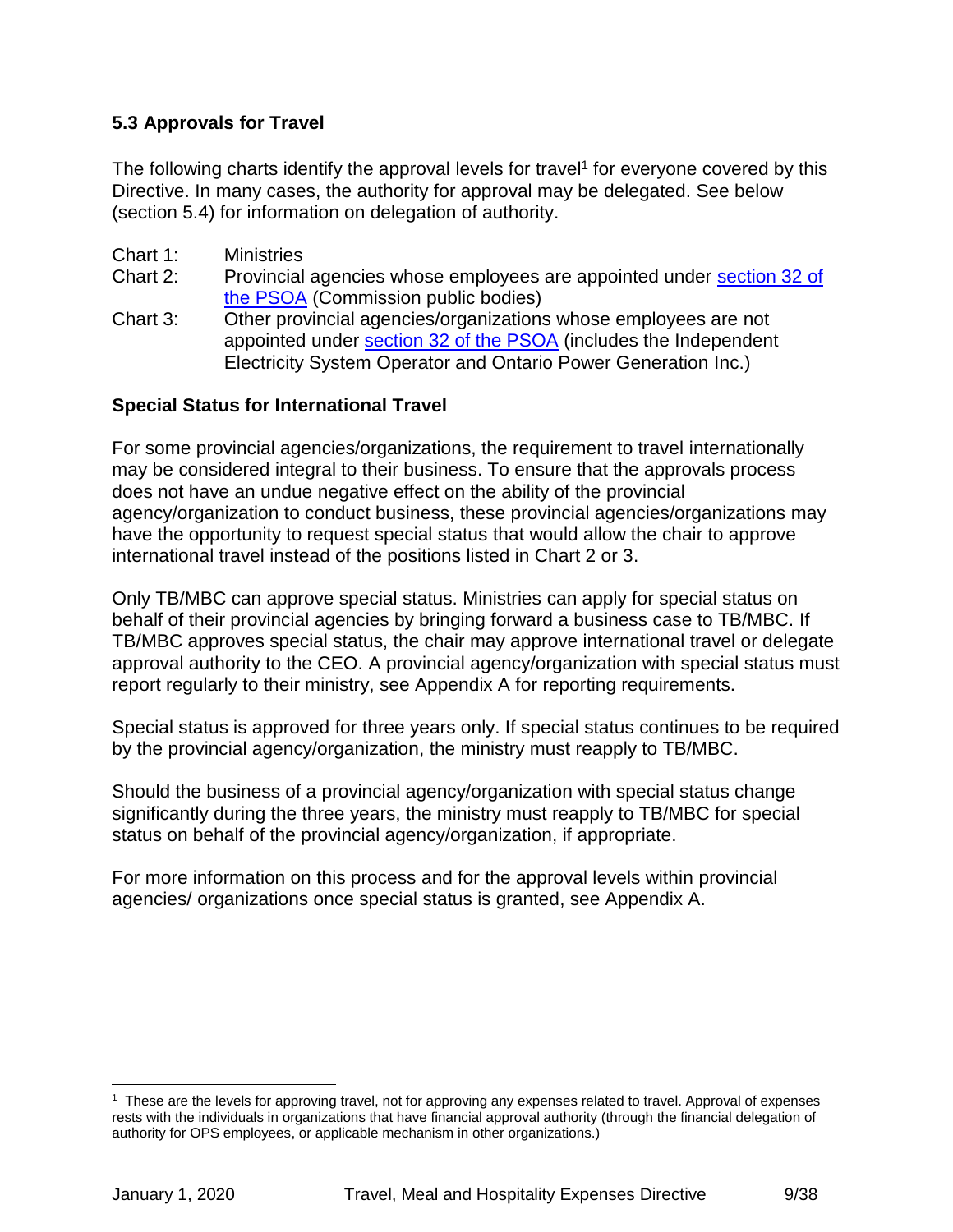#### **Approval for Travel Plans**

| <b>Chart 1</b>                                                                                                                                                             |                                                 |                   |                          |  |
|----------------------------------------------------------------------------------------------------------------------------------------------------------------------------|-------------------------------------------------|-------------------|--------------------------|--|
|                                                                                                                                                                            | <b>Level of Approval Required in Ministries</b> |                   |                          |  |
| <b>Outside Ontario,</b><br><b>International - Outside</b><br><b>Within Ontario<sup>2</sup></b><br>within Canada and<br><b>Role</b><br><b>Canada and the USA</b><br>the USA |                                                 |                   |                          |  |
| Deputy<br><b>Minister</b>                                                                                                                                                  | N/A <sup>3</sup>                                | Secretary, TB/MBC | Secretary of the Cabinet |  |
| Employee                                                                                                                                                                   | Manager/Supervisor <sup>4</sup>                 | Secretary, TB/MBC | Secretary of the Cabinet |  |
| Consultant                                                                                                                                                                 | <b>Contract Manager</b>                         | Secretary, TB/MBC | Secretary of the Cabinet |  |

#### **Chart 2**

| Level of Approval Required in Provincial Agencies whose Employees are Appointed<br>under section 32 of the PSOA - Commission public bodies |                                 |                  |                                                      |  |
|--------------------------------------------------------------------------------------------------------------------------------------------|---------------------------------|------------------|------------------------------------------------------|--|
| <b>Outside Ontario,</b><br>Within Ontario <sup>2</sup><br>within Canada and<br><b>Role</b><br>the USA                                      |                                 |                  | International - Outside<br><b>Canada and the USA</b> |  |
| Chair                                                                                                                                      | N/A <sup>3</sup>                | N/A <sup>3</sup> | <b>Minister</b>                                      |  |
| Appointee                                                                                                                                  | Chair                           | Chair            | <b>Minister</b>                                      |  |
| <b>CEO</b>                                                                                                                                 | N/A <sup>3</sup>                | N/A <sup>3</sup> | Secretary of the Cabinet                             |  |
| Employee                                                                                                                                   | Manager/Supervisor <sup>4</sup> | CEO              | Secretary of the Cabinet                             |  |
| Consultant                                                                                                                                 | <b>Contract Manager</b>         | CEO              | Secretary of the Cabinet                             |  |

#### **Chart 3**

| Level of Approval Required in Provincial Agencies/Organizations whose Employees<br>are Not Appointed under section 32 of the PSOA |                                 |                                                         |                                                      |
|-----------------------------------------------------------------------------------------------------------------------------------|---------------------------------|---------------------------------------------------------|------------------------------------------------------|
| Role                                                                                                                              | Within Ontario <sup>2</sup>     | <b>Outside Ontario,</b><br>within Canada and<br>the USA | International - Outside<br><b>Canada and the USA</b> |
| Chair                                                                                                                             | N/A <sup>3</sup>                | N/A <sup>3</sup>                                        | Minister                                             |
| Appointee                                                                                                                         | Chair                           | Chair                                                   | Minister                                             |
| CEO                                                                                                                               | N/A <sup>3</sup>                | N/A <sup>3</sup>                                        | <b>Minister</b>                                      |
| Employee                                                                                                                          | Manager/Supervisor <sup>4</sup> | CEO                                                     | <b>Minister</b>                                      |
| Consultant                                                                                                                        | <b>Contract Manager</b>         | CEO                                                     | <b>Minister</b>                                      |

<sup>2</sup> Travel within Ontario includes travelling:

• outside the province when it provides a more economical route between provincial destinations.

 $\overline{a}$ 

<sup>•</sup> to the National Capital Region (Ottawa/Gatineau); and

 $3$  Given the level of responsibility, no approvals are required.

<sup>&</sup>lt;sup>4</sup> According to the ministry's or provincial agency/organization's delegation of authority.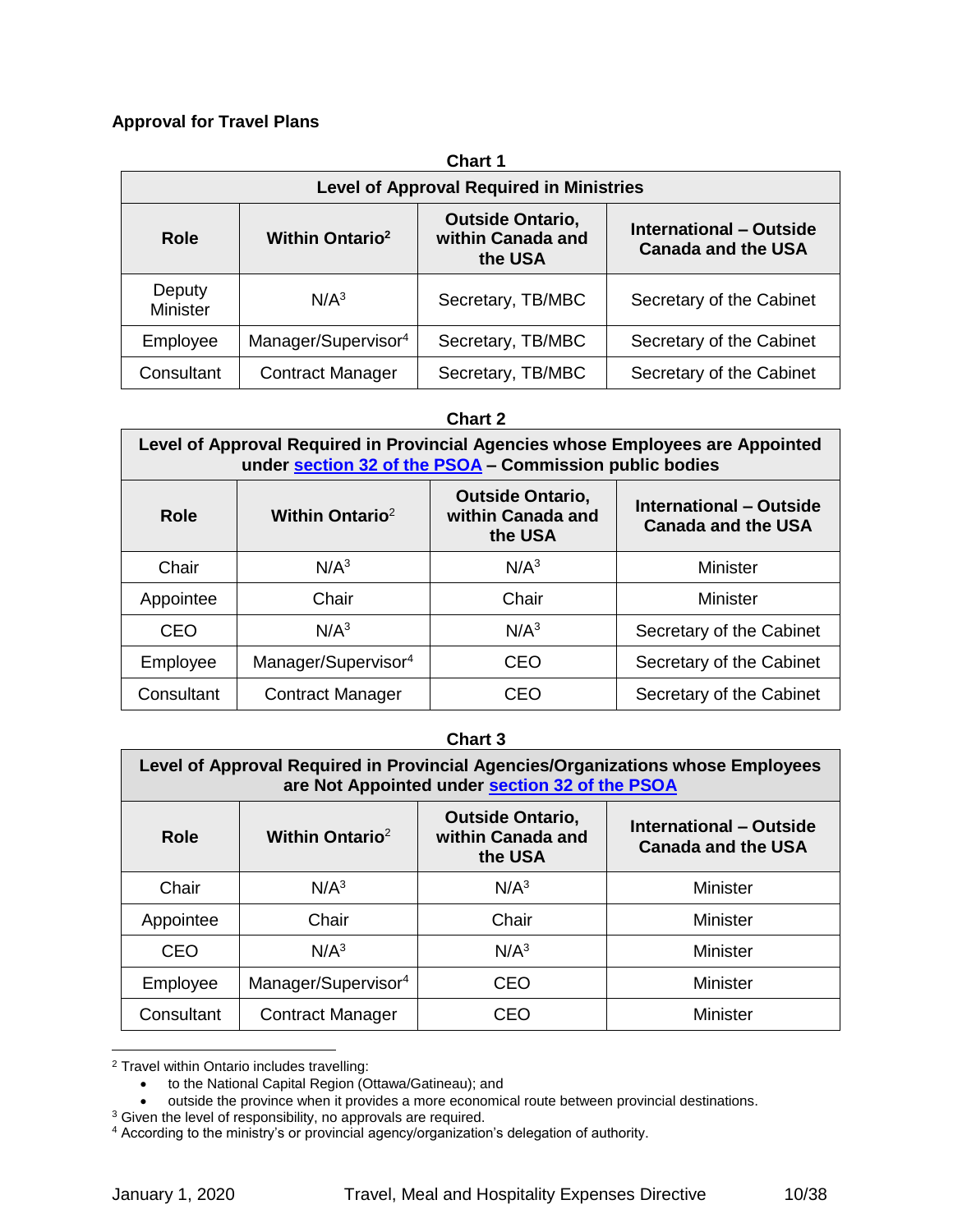#### <span id="page-10-0"></span>**5.4 Delegation of Authority for Travel Approvals**

The following chart provides direction on when and how the authority for approving travel requests can be delegated. If delegated, documentation and regular reporting to the position with approval authority is required.

| <b>Position</b><br>with<br>approval<br>authority     | Can authority be delegated?                                                                                                                                                                                                                                                                                                       | <b>Requirements if</b><br>delegated                                                      |
|------------------------------------------------------|-----------------------------------------------------------------------------------------------------------------------------------------------------------------------------------------------------------------------------------------------------------------------------------------------------------------------------------|------------------------------------------------------------------------------------------|
| <b>Minister</b>                                      | yes, but not for Chairs and Appointees<br>for others, limited to deputy ministers, no<br>further delegation                                                                                                                                                                                                                       | subject to limitations/<br>requirements identified by<br>the Minister                    |
| Secretary of<br>the Cabinet                          | yes, but not for direct reports<br>for others, delegation limited to:<br>a deputy minister for their ministry and the<br>Commission public bodies that report to<br>the ministry, no further delegation<br>and/or<br>the Secretary of TB/MBC for some or all<br>ministries and Commission public bodies,<br>no further delegation | subject to limitations/<br>requirements identified by<br>the Secretary of the<br>Cabinet |
| Secretary,<br><b>TB/MBC</b>                          | yes, but not for direct reports<br>for others, delegation limited to the deputy<br>minister for their ministry, no further<br>delegation                                                                                                                                                                                          | subject to limitations/<br>requirements identified by<br>the Secretary, TB/MBC           |
| Chair                                                | no<br>intention is that the authority be exercised<br>at this level                                                                                                                                                                                                                                                               | n/a                                                                                      |
| Chief<br><b>Executive</b><br><b>Officer</b><br>(CEO) | yes, but not for direct reports<br>for others, delegation limited to the CFO<br>or equivalent level, no further delegation                                                                                                                                                                                                        | subject to limitations/<br>requirements identified by<br>the CEO                         |

#### <span id="page-10-1"></span>**5.5 Before Travelling**

• Where required, obtain prior documented approval for travel and use the appropriate forms. As a best practice, obtain prior documented approval for any travel. Note that prior approval is required even in situations where expenses are covered by a third party.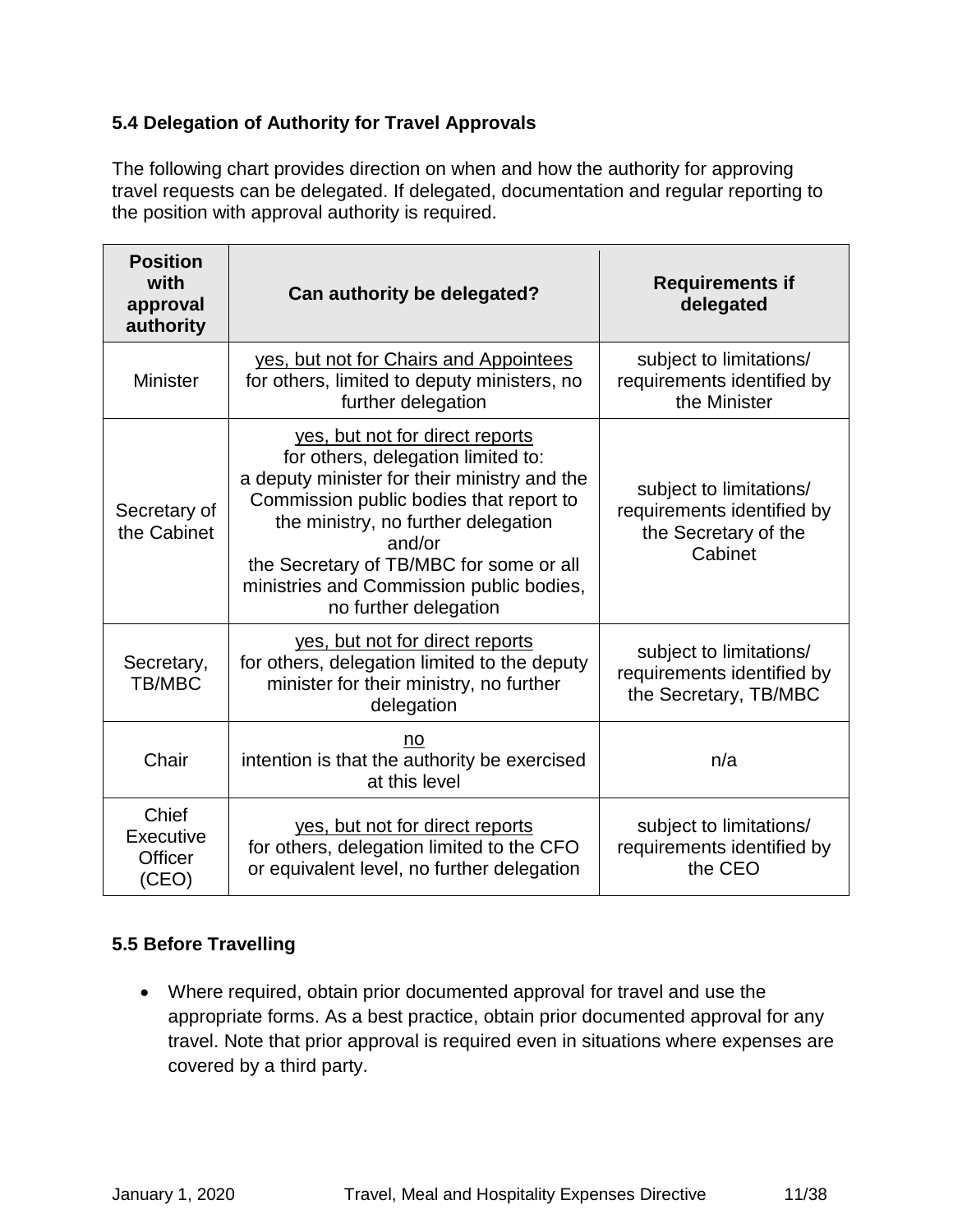- Whenever possible, use the government's designated vendor of record service providers. OPS employees can access these and online booking tools through the Travel Gateway website.
- If there is a change in your itinerary, you should:
	- o report any changes to your approver as soon as possible; and
	- o submit any changes through the travel management company or, if appropriate, an alternate travel agency.
- If you are eligible to use the corporate travel card, use it wherever possible to pay for your travel expenses.
	- $\circ$  If you are a ministry employee, information about the rules and applications for the corporate travel card can be found at the Travel Card Services website.
	- o Others should check with their provincial agency/organization the availability of a corporate travel card.
- Secure travel documents, immunizations, and medications, as appropriate before you travel.
- Inform your approver of any arrangements (e.g., accessibility, health, etc.) required during travel.
- Participation in frequent flyer or other loyalty programs is permitted provided that you:
	- o choose the most cost-effective accommodation or method of travel;
	- o use the corporate travel management company to book your method of travel; and
	- o use the corporate travel card to pay for all travel expenses.
- Loyalty points can be redeemed at the user's discretion; however, they cannot be redeemed for cash by using the points for business purposes and then submitting a claim for reimbursement.

#### **Travelling Outside Canada**

If travelling outside Canada, in addition to the obligations set out elsewhere in this Directive, the following rules apply.

Requests for travel outside Canada must include:

- prior documented approval; ministry and Commission public body employees must complete the appropriate form;
	- o Request for Approval for Travel within Canada and the USA form; or
	- o Request for Approval for International Travel form.
- acknowledgement that all appropriate approvals are in place;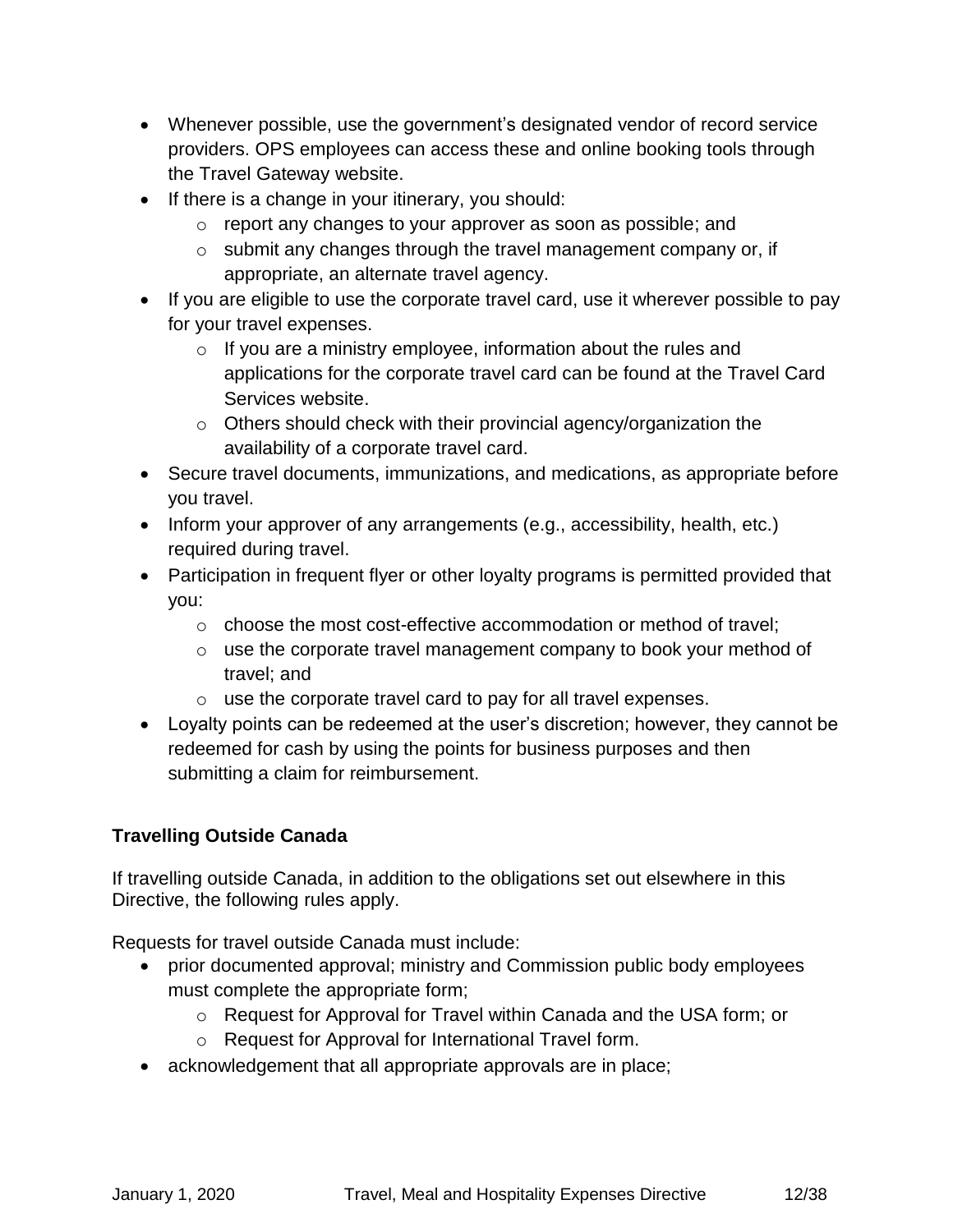- documented rationale demonstrating critical value of travel for government/ organizational priorities and interests, and how the travel will produce a benefit for the province;
- documentation showing detailed itemization of anticipated expenses (note that the lowest cost and most reasonable method of travel must be used); and
- confirmation that a security assessment for physical and cyber risk has been completed for the proposed travel destination.

When planning any travel, consider business continuity (e.g., deciding whether senior management or people with specialized knowledge or expertise should travel together).

#### **Security Assessment**

When travelling outside Canada, including the USA, a prior assessment of physical and cyber security is required. The assessment provides recommendations on safeguards against cyber and physical security threats for individuals travelling internationally.

Information on the requirement for the security assessment is included in the travel forms (Request for Approval for International Travel form and Request for Travel Outside Ontario – Within Canada and the USA form). Provincial agencies/organizations that do not use the travel forms can contact [TravelSecure@ontario.ca](mailto:TravelSecure@ontario.ca) for information.

#### **Insurance**

OPS employees can find information on insurance on Travel Gateway. Others should check with their provincial agency/organization for direction on insurance.

#### **Medical and Health Insurance**

Eligible OPS employees<sup>5</sup> are covered under the employer's health insurance plans in the event of illness or injury. The cost of additional private medical and health insurance will not be reimbursed for travel within Canada.

Other provincial agency/organization employees, appointees and consultants should speak to their ministry or provincial agency/organization to assess their coverage for medical and health insurance within Canada.

You are responsible for arranging appropriate out-of-country medical insurance. For ministry employees, this cost is reimbursable and can be charged on the corporate travel card.

When purchasing out-of-country medical insurance, it is advised that you also purchase the option that allows for immediate payment of costs at the time of the incident (i.e., upfront payment option).

 $\overline{a}$ <sup>5</sup> For information about eligibility for medical, health and travel accident insurance coverage, see the Pay and Benefits website and relevant collective agreement, as appropriate.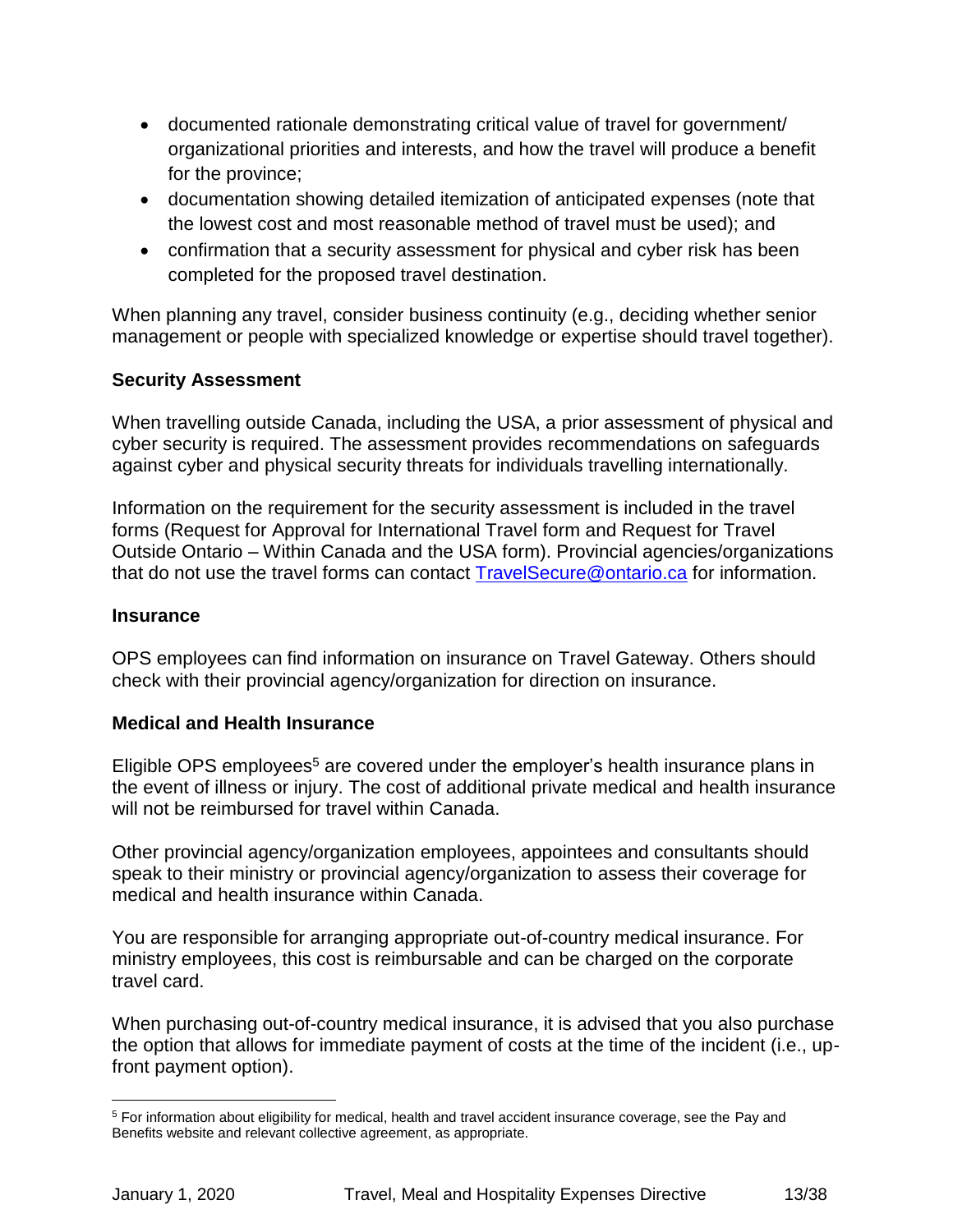Provincial agency/organization employees, appointees and consultants should speak to their ministry or provincial agency/organization about reimbursement for out-of-country insurance.

#### **Travel Accident Insurance**

Eligible OPS employees have basic insurance for accidental injury or accidental death. Extra insurance may be arranged at the traveller's expense – it will not be reimbursed.

Other provincial agency/organization employees, appointees and consultants should speak with their ministry or provincial agency/organization to assess their coverage for travel accident insurance.

#### **Vehicle Insurance**

#### Rental Vehicles

For Ministries:

- If you have a corporate travel card you must use it to rent a vehicle and you should decline the collision damage waiver offered by the rental company. The benefits of the corporate travel card include insurance that covers the cost of repairing damage to approved vehicle types rented using the travel card.
- If you do not have a corporate travel card, or you rent a vehicle that is not eligible for coverage under the card, you should purchase the collision damage waiver coverage offered by the rental company. The insurance costs can be claimed as a travel expense. For more information, go to Travel Card Services website.

For Provincial Agencies/Organizations:

• Provincial agencies/organizations should check the coverage on any corporate travel cards.

#### Personal Vehicle

If you use your personal vehicle while on government business, the following applies.

- The vehicle must be insured at the vehicle owner's expense for personal motor vehicle liability.
- It is the driver/owner's responsibility to ensure that the motor vehicle insurance includes coverage for business use of the vehicle.
- The government will not reimburse the costs of insurance coverage for business use, physical damage or liability.
- The government is not responsible for reimbursing deductible amounts related to insurance coverage.
- In the event of an accident, you will not be permitted to make a claim to the government for any resulting damages.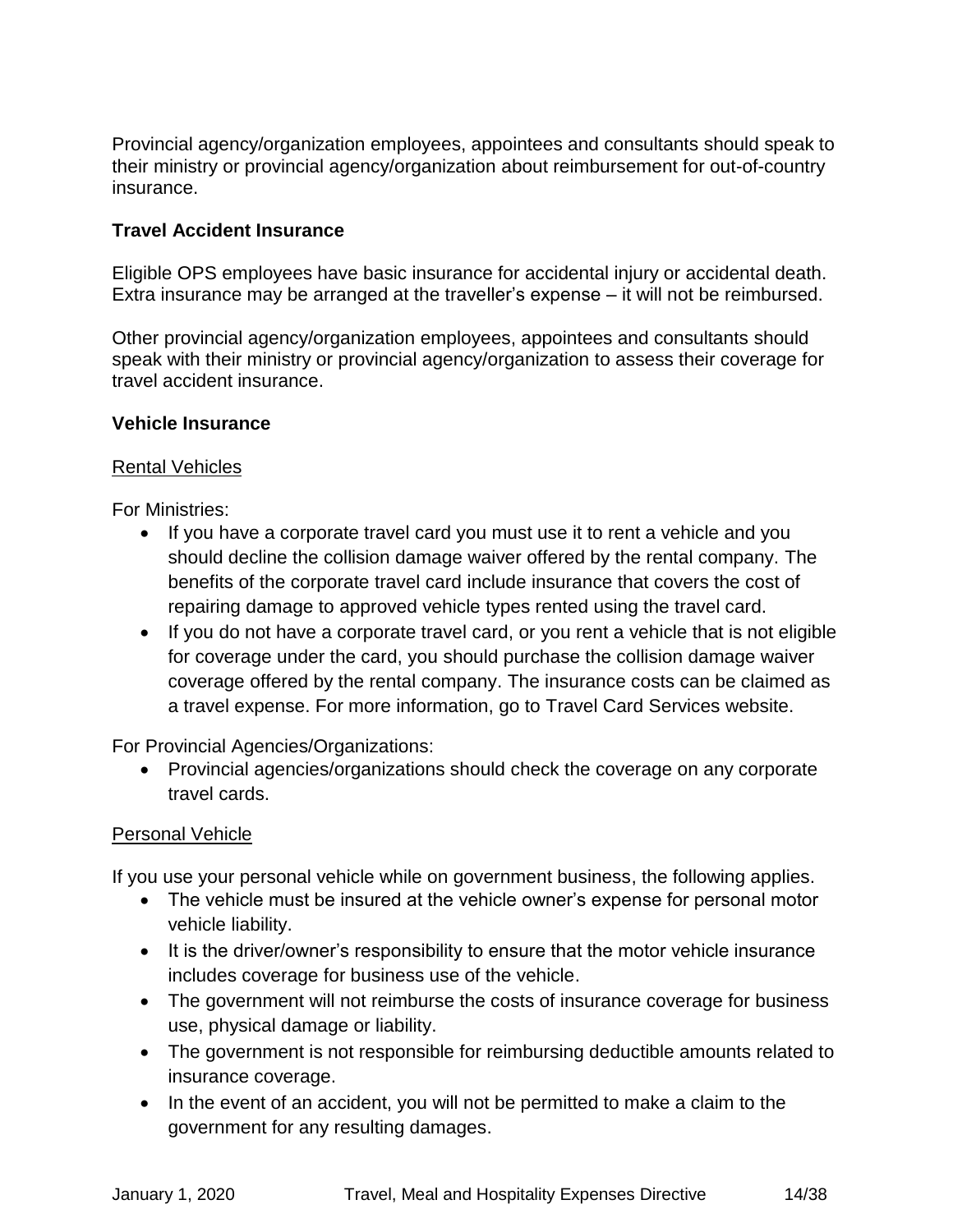#### <span id="page-14-0"></span>**5.6 Transportation – How to Get There**

Ministry employees should make travel reservations through the government's travel management company or book online through the Travel Gateway website.

- Use the government's travel management company, when booking airfare or making multiple travel arrangements in combination with airfare.
- Use the online booking tools for travel arrangements other than airfare (e.g., rail, hotel, rental car).

Provincial agency/organization employees and appointees may call the government's travel management company directly. Where a provincial agency/organization has an established relationship with an alternative travel agency, it may make reservations with that travel agency as appropriate.

#### **Air Travel**

Air travel is permitted when it is the most practical and economical way to travel. Choose the lowest fare available when purchasing a ticket. Travel in business class must have prior approval by the deputy minister or CEO, in limited circumstances such as:

- on international flights; and
- on flights within Canada and the USA if related to the provision of reasonable accommodation (e.g., health reasons).

In some cases, ministry employees may need to use government-owned and charter aircraft. This is managed through the Ministry of Natural Resources and Forestry.

#### **Rail Travel**

Rail travel is permitted when it is the most practical and economical way to travel. Choose the lowest fare available when purchasing a ticket. Travel in business class must have prior approval by the deputy minister or CEO in limited circumstances such as:

- the need to work with a team;
- choosing a travel time that allows you to reduce expenditures on meals or accommodation;
- accommodation requirements; and
- health and safety considerations.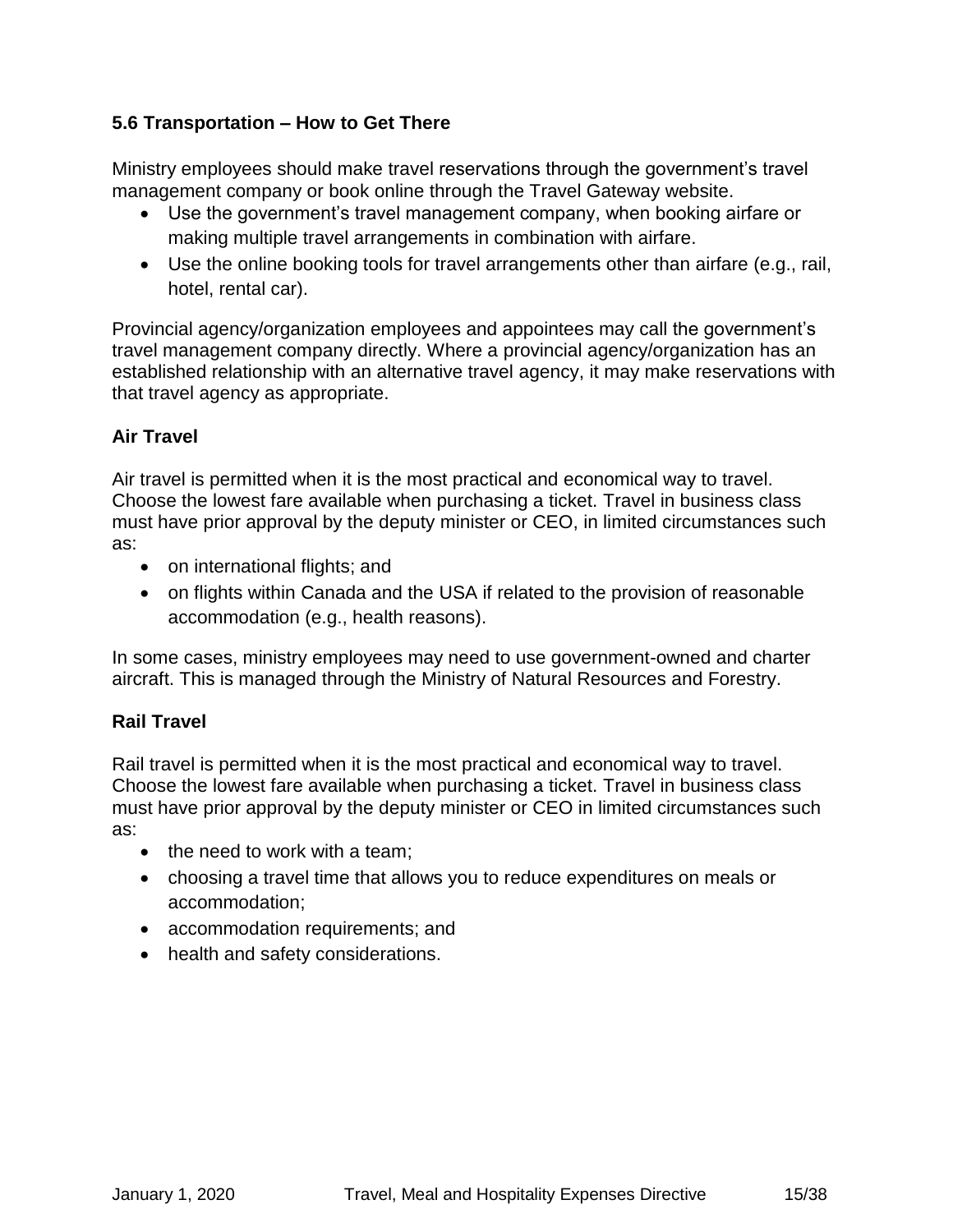#### **Road Travel**

#### **Choosing the Appropriate Vehicle**

When driving is the most practical, economical way to travel, the following choices are available:

- government vehicle;
- rental vehicle; or
- personal vehicle.

The use of any vehicle must be discussed in advance with your approver. Provide and document the rationale for using a particular type of vehicle. The most practical and economical option should be selected.

If you travel regularly as part of your job, arrangements for travelling and the choice of vehicle should be made when you are hired.

#### **Government Vehicle**

Government vehicles may be available for use in ministries that have a fleet program. Employees should follow the rules approved by their ministry.

Government vehicles can only be used for government business. You can have a passenger in a government vehicle only if the passenger's travel is related to government business.

Provincial agency/organization employees, appointees and consultants should follow the rules approved by the provincial agency/organization.

#### **Rental Vehicle**

When renting a vehicle, choose the lowest cost model. Any exceptions must be:

- documented and approved prior to the rental if possible; and
- guided by the principle that the rental vehicle is the most economical and practical size, considering the business purpose, number of occupants, safety (including weather) considerations and any reasonable accommodation requirements.

Luxury and premium vehicles are not permitted.

To avoid higher gasoline charges, refuel your rental car before returning it.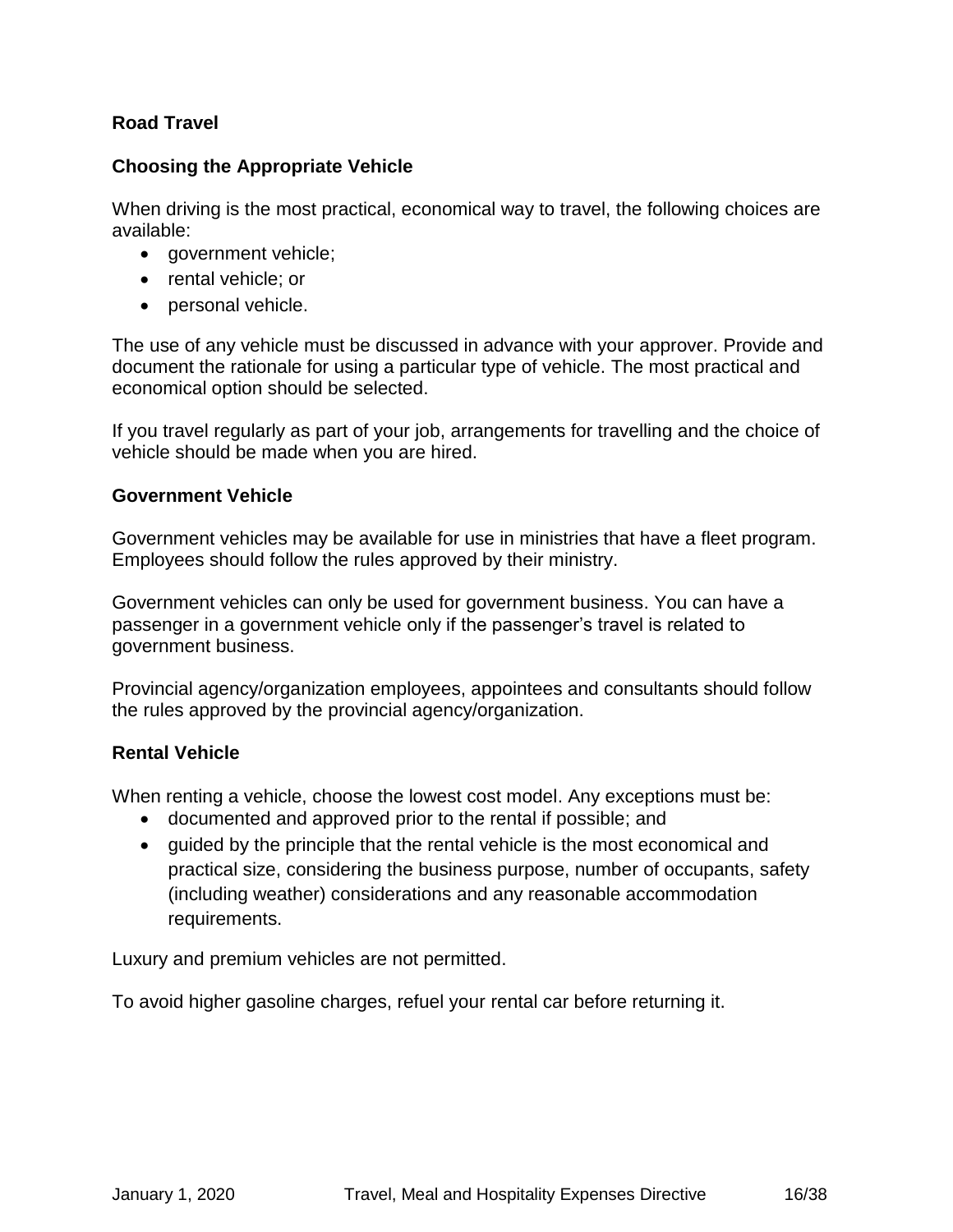Ministry employees must follow the rules below.

- Use the [federal rental car directory](https://rehelv-acrd.tpsgc-pwgsc.gc.ca/index-eng.aspx) to find appropriate companies.
- To ensure that the government, as employer, provides liability coverage when you are renting a vehicle in the province on Ontario government business, you must:
	- o name the renter as Her Majesty the Queen in Right of Ontario,
	- $\circ$  add the name of your ministry, and
	- o list yourself and any other drivers on the rental contract.
- When renting a car in Ontario, use a letter confirming "Her Majesty the Queen in right of Ontario" as the renter. This letter is available on the Travel Gateway website.

Provincial agency/organization employees, appointees and consultants should follow the rules for renting vehicles approved by the provincial agency/organization.

Car-sharing, through the government's vendor of record, can be used if a vehicle is needed for a short duration (e.g. approximately six hours or less) if:

- Car-sharing is available in your area; and
- It is the most practical and economical way to travel.

#### **Personal Vehicle**

Using a personal vehicle must be discussed in advance with your approver. The ministry or provincial agency/organization assumes no financial responsibility for personal vehicles.

Employees who have the approval to use a personal vehicle will be reimbursed according to the kilometric reimbursement rates. Employees must keep daily logs of the kilometers used to track the business use.

#### **Accident Reporting**

All accidents must be reported immediately to local law enforcement authorities and your immediate supervisor. In addition:

- If you are using a government vehicle, advise the ministry's fleet coordinator and the fleet management vendor of record as well.
- If you are using a rental vehicle, advise the rental car agency and contact the travel card insurance provider to initiate a claim.
- If you are using a personal vehicle, advise your own insurer.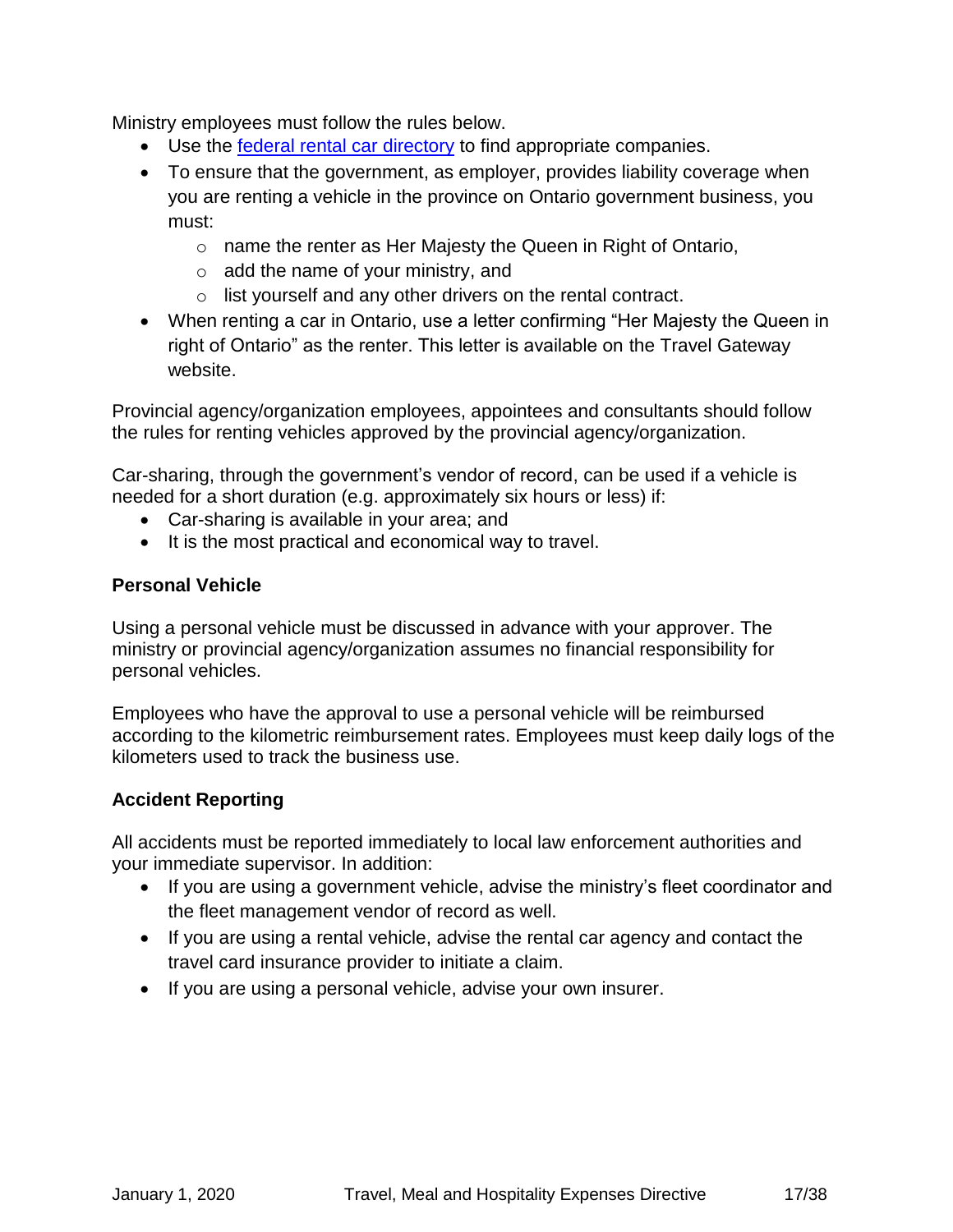#### **Reimbursement Rates**

Rates are based on kilometres accumulated from April 1 of each fiscal year. Rates may be established in a collective agreement. If they are not, the rates in this Directive apply.

Expense claims must be submitted with distances calculated in kilometres.

For claimants who can use IFIS/iExpenses, the appropriate rate for reimbursement by kilometre is applied automatically when a claim is submitted electronically through IFIS/iExpenses.

All others should follow their ministry's or provincial agency/organization's procedure for claiming kilometre reimbursement.

| <b>Total Kilometres Driven</b><br>per fiscal year | <b>Southern Ontario</b><br>(\$ per km) | <b>Northern Ontario</b><br>$$$ per km) |
|---------------------------------------------------|----------------------------------------|----------------------------------------|
| $0 - 4000$ km                                     | 0.40                                   | 0.41                                   |
| $4001 - 10$ , 700 km                              | 0.35                                   | 0.36                                   |
| 10, $701 - 24$ , 000 km                           | 0.29                                   | 0.30                                   |
| More than 24, 000 km                              | በ 24                                   | 0.25                                   |

Accumulated kilometres must be transferred with a claimant when moving within government to another job, ministry or provincial agency/organization.

Reimbursement rates for personal vehicles driven outside Ontario will be at the rates for southern Ontario.

A description of the boundary between northern and southern Ontario can be found in the Q&As document.

#### **Parking and Tolls**

Reimbursement is provided for necessary and reasonable parking expenses, as well as tolls for bridges, ferries and highways, when driving on government business. Parking costs incurred in the office area as part of a regular commute to work will not be reimbursed. There is no reimbursement for traffic or parking violations.

#### **Taxis and Ride-hailing Services**

Prior approval to use a taxi or ride-hailing service should be obtained whenever possible. Taxis and ride-hailing services may be justified in cases where:

- group travel is more economical than the total cost of having individuals travel separately by public transit or shuttle; or
- there is an unusually tight schedule for meetings.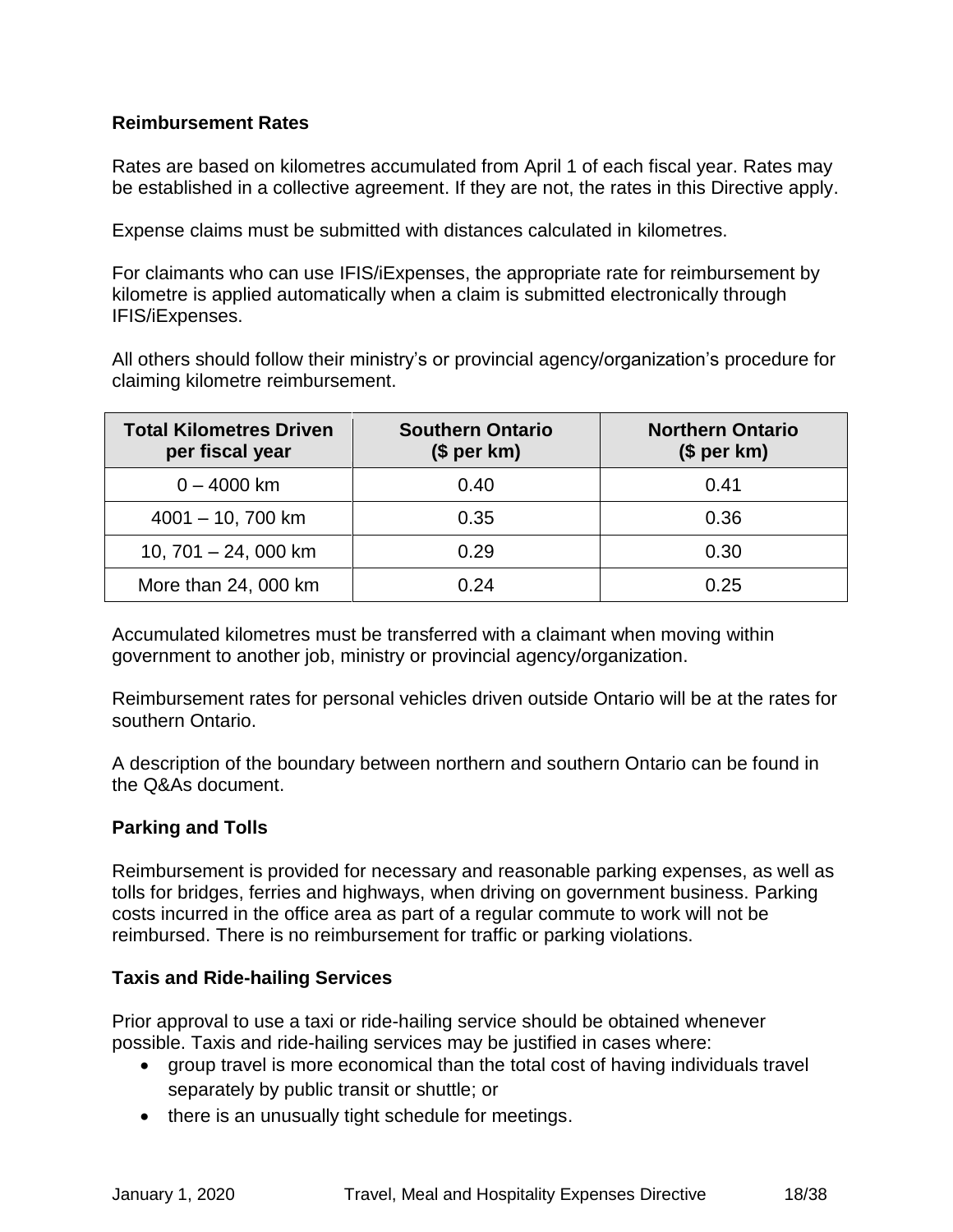Taxis and ride-hailing services may not be used to commute to work or home except under exceptional circumstances; for example:

- weather, health or safety conditions indicate it is the best, appropriate option; or
- transport of work-related baggage or parcels is required.

Ride-hailing services can only be used and reimbursed under the following conditions:

- in municipalities where ride-hailing services are regulated and appropriately insured; and
- where a standard (i.e. non-premium and single occupancy) service is used.

Use your corporate travel card to pay for any ride-hailing expenses, whenever possible.

Gratuities for taxis and ride-hailing services must be reasonable.

#### **Public Transit**

Local public transportation including hotel/airport shuttles should be used wherever possible. Program areas should consider purchasing a transit pass or passes, where available and appropriate, for use by employees on work business.

#### <span id="page-18-0"></span>**5.7 Accommodation**

In the normal conduct of business, reimbursement for overnight accommodation within your office area will be neither authorized nor approved. However, in emergency or highly unusual situations exceptions will be considered. For example:

- You are required to remain close to your office for periods long in excess of (your) standard working hours.
- Your services are deemed necessary (and approved accordingly) for the purposes of emergency or crisis management.

Reimbursement for hotel suites, executive floors or concierge levels is not permitted. Reimbursement will be made for single accommodation in a standard room. To lower the costs of accommodation, consideration should be given to aaccommodation outside of downtown areas. Often, it is more economical and accessible by public transit and other cost-effective means of transportation.

For extended stays at a single location, accommodation must be arranged with prior approval. This will take advantage of lower weekly or monthly rates.

Penalties incurred for non-cancellation of guaranteed hotel reservations are the claimant's responsibility and may be reimbursed only in an exceptional circumstance.

Use the [federal online accommodation directory](https://rehelv-acrd.tpsgc-pwgsc.gc.ca/index-eng.aspx) which provides information on service providers offering government rates. If you do not have access to the directory, use the rules in your workplace.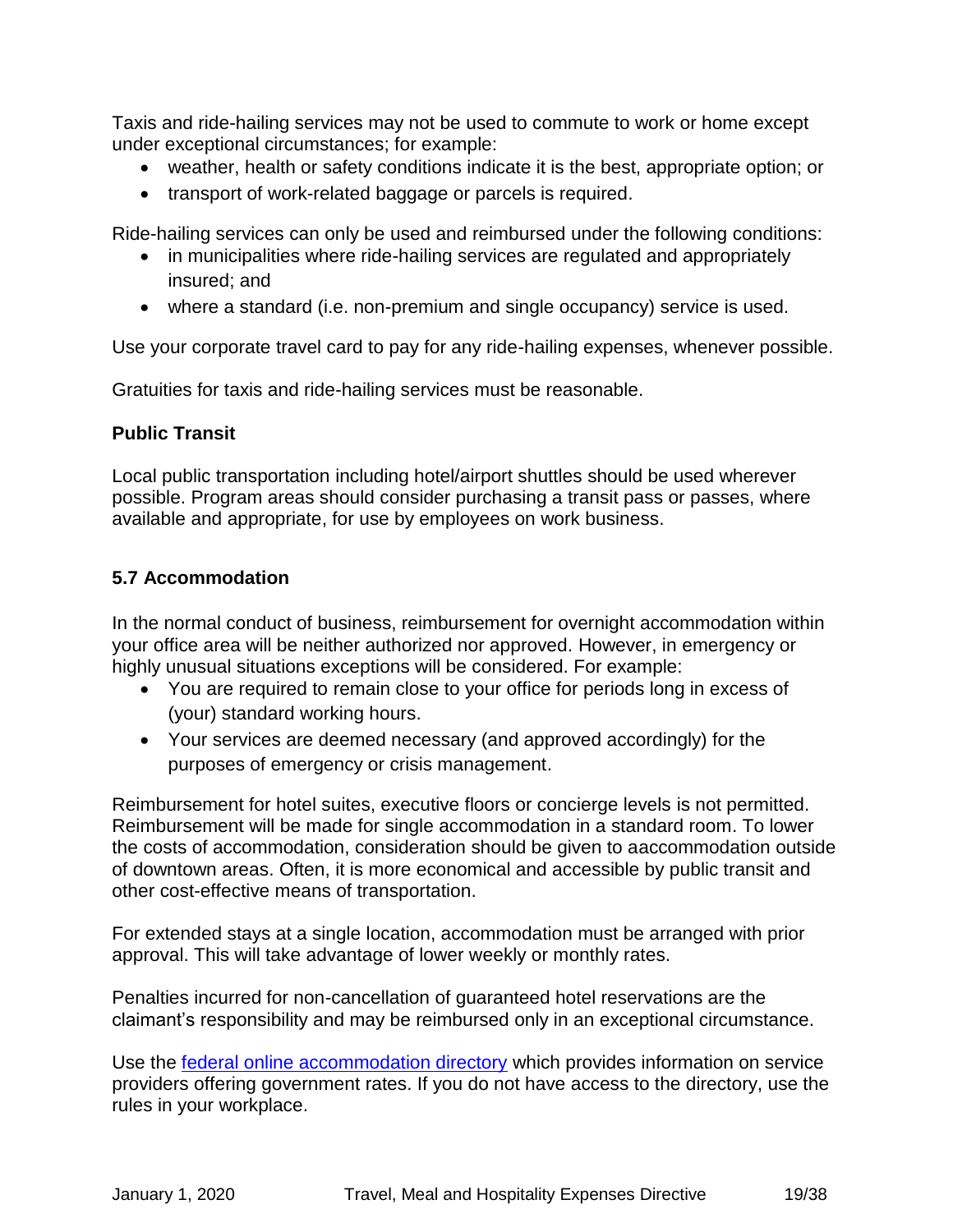Private stays with friends or family are acceptable, and a cash payment or gift may be provided to the friends or family:

- A maximum of \$30 per night is allowed for accommodation including any meals with friends or family, in lieu of commercial accommodation. Instead of a receipt, you must submit a documented explanation describing the purpose of the trip, identifying the host and the number of days you stayed.
- The \$30 value may be given in the form of a small gift (which must be accompanied by a receipt) or by cash or cheque.

#### **5.8 Incidental Expenses**

Incidental expenses are those types of expenses that are sometimes a necessary part of travel. Some common types of incidental expenses are set out below. Necessary and reasonable incidental expenses that are not specified below may be claimed and reimbursed if you anticipate these expenses and obtain prior approval. Incidental expenses for which prior approval was not obtained require deputy minister/CEO approval. Approval is subject to managerial discretion.

#### **Visas and Immunization**

You may be reimbursed for the cost of a visa and/or the cost of immunizations and medications if necessary for international travel.

#### **Laundry and Dry Cleaning**

If travelling on business for five consecutive days or more, reimbursement for laundry and dry cleaning is allowed within reasonable limits. Itemized receipts are required.

You will not be reimbursed for personal or recreational items including toothbrushes, pay-per-view, items from the mini-bar, or hotel valet services.

#### **Communication**

With prior approval, you may use your government cell/mobile phone for business purposes when travelling. Speak with your approver to determine what is covered in your cell/mobile phone plan and how your ministry or provincial agency/organization wishes to handle long distance or roaming charges. Note that any use of a mobile phone is subject to a security assessment if travelling outside of Canada (see Section 5.5 above).

Wherever possible, you are expected to use the least expensive means of communication, such as:

- internet enabled calling cards; and
- internet access through the local provincial government network.

Use alternatives to travel whenever possible (e.g., audio or video conferencing).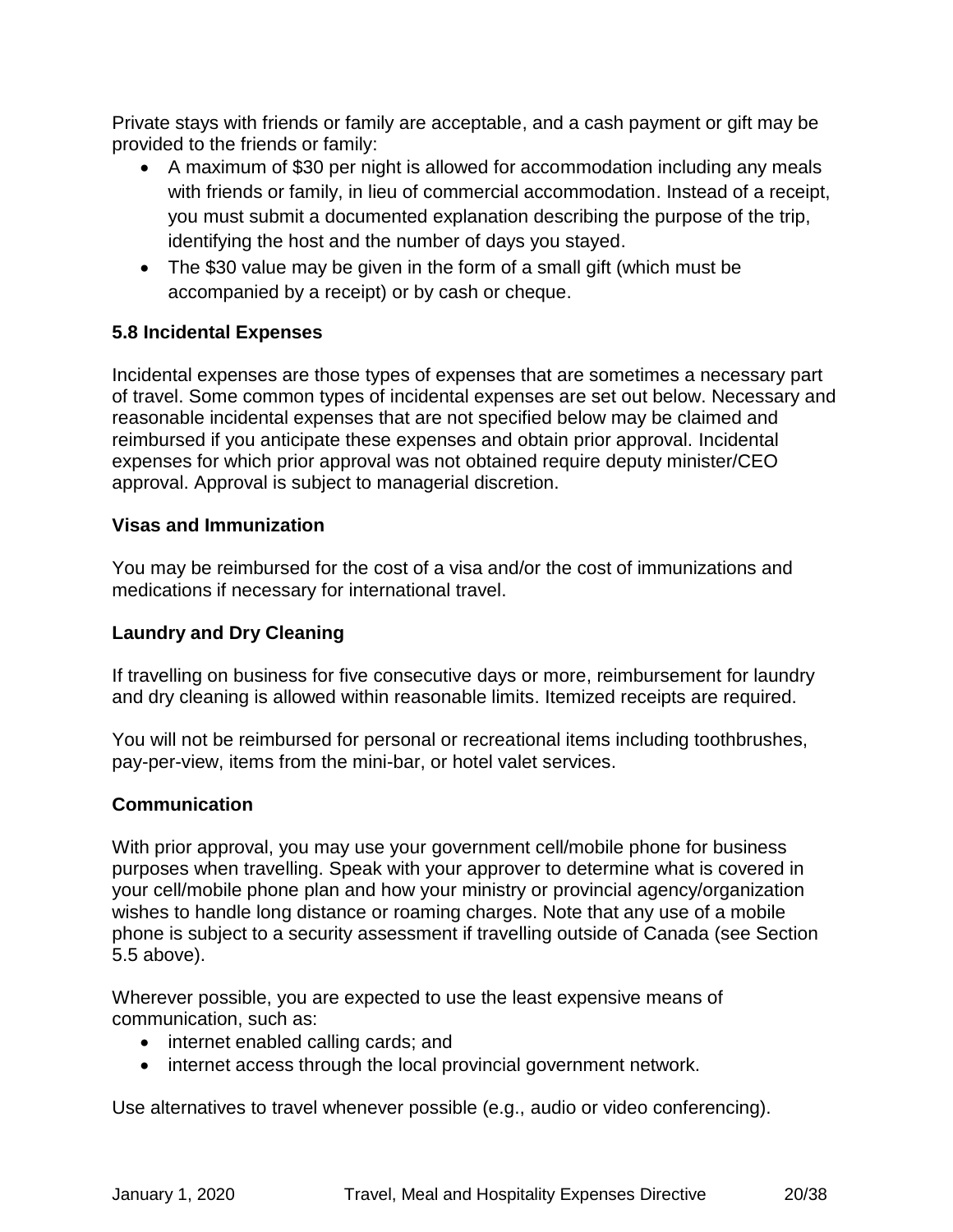If you are away on government business, reimbursement may be made for:

- reasonable and necessary personal calls home; and
- additional business expenses, such as:
	- o reasonable and necessary business calls
	- o emergency calls
	- o internet connections and computer access charges
	- o word processing, faxing, photocopying, and scanning services
	- o rental and transportation of necessary office equipment

#### **Dependent Care**

For the purposes of this Directive, a dependent is a person who resides with the traveller on a full-time basis and relies on the traveller for care (e.g., a child or parent).

Prior approval for reimbursement of dependent care expenses is required, as well as a documented explanation of the circumstances. If travel is an expected part of your job duties, there is no reimbursement for dependent care expenses. However, expenses may be reimbursed if the travel requirements of your job or personal circumstances change unexpectedly.

Requests for dependent care expenses may be reimbursed under the following circumstances:

- if travel is occasional or unexpected; and
- if you incur expenses above and beyond your usual costs for dependent care as a direct result of travel.

In these situations, you may be reimbursed for your actual costs up to a daily maximum:

- \$75/day/dependent, if you have a caregiver's receipt.
- \$35/day/dependent, if you provide a documented explanation.

#### <span id="page-20-0"></span>**6.0 MEALS**

#### <span id="page-20-1"></span>**6.1 Reimbursable Meals**

Reasonable and appropriate meal expenses may be reimbursed. You may incur a meal expense when you are on government business and you:

- are away from the office area (i.e., at least 24 km) over a normal meal period; or
- have prior approval for the expense (e.g., a business meeting within the office area that must occur over lunch).

Meal expenses will be reimbursed at the established meal allowance rates, regardless of the actual meal costs. A meal allowance rate recognizes that sometimes a meal may be less than the allowance rate, and sometimes more; regardless, the allowance rate is reimbursed. Taxes and gratuities are included in the meal allowance rates. Receipts are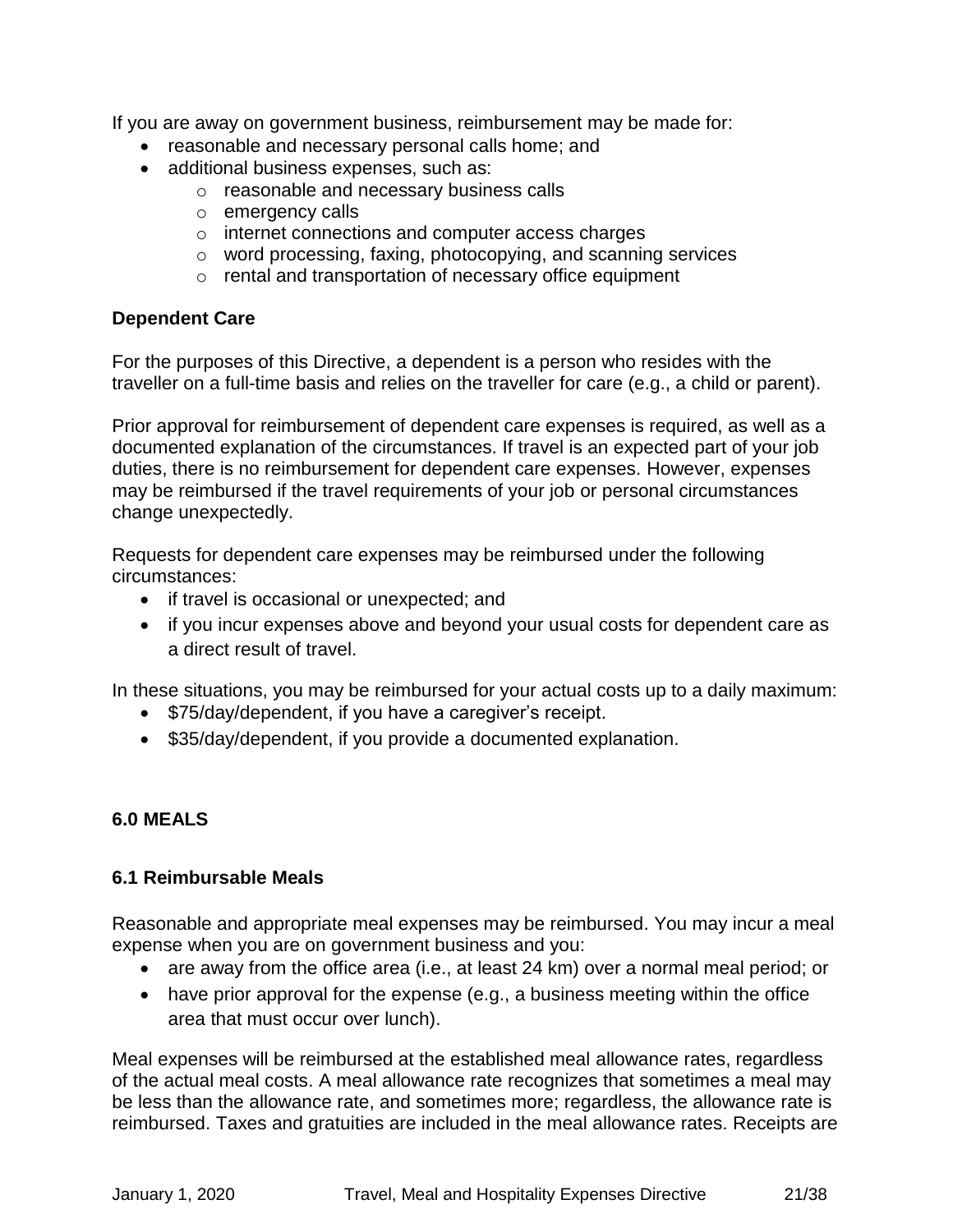not required to be submitted or retained. Meals must be purchased in order to be able to submit a claim for reimbursement. Alcohol cannot be claimed and will not be reimbursed.

In very limited and exceptional circumstances (e.g. health or dietary considerations; limited options available) where a meal expense is higher than the meal allowance rate, the actual cost of the meal may be reimbursed. Where these circumstances are anticipated, prior approval is required. Where these circumstances have not been anticipated and prior approval has not been obtained, deputy minister or CEO approval for reimbursement of the expense is required. In any situation where there is a claim for a meal expense higher than the allowance, the claim must be accompanied by an itemized receipt and a documented rationale for exceeding the rate. A credit card slip is not sufficient. Approval is subject to managerial discretion.

There may be situations where an individual pays the meal expenses for a group of individuals. In such cases, the individual may be reimbursed for the total of all meals purchased at the allowance rate for that meal. Group meal expenses can be claimed only:

- by the most senior person present expenses cannot be claimed by an individual that are incurred by their approver; and
- for individuals covered by this Directive.

The meal allowance rate is for food eaten in a restaurant or for the purchase of prepared food only. Reimbursement for groceries must have prior approval. A receipt and a documented rationale including a breakdown of the actual groceries used for the meals being claimed must be submitted with the claim.

Reimbursement will not be provided for meals consumed at home or included in the cost of transportation, accommodation, seminars or conferences. If you travel as a regular part of your job, your meals will not normally be reimbursed unless you have obtained prior approval.

## <span id="page-21-0"></span>**6.2 Centrally Purchased Meals (Catered)**

<span id="page-21-1"></span>For meals that are centrally purchased (e.g. catering for a working meeting), the maximum amount spent per person should not exceed the established meal allowance rate. As with all corporate purchase card transactions, receipts and appropriate approvals are required.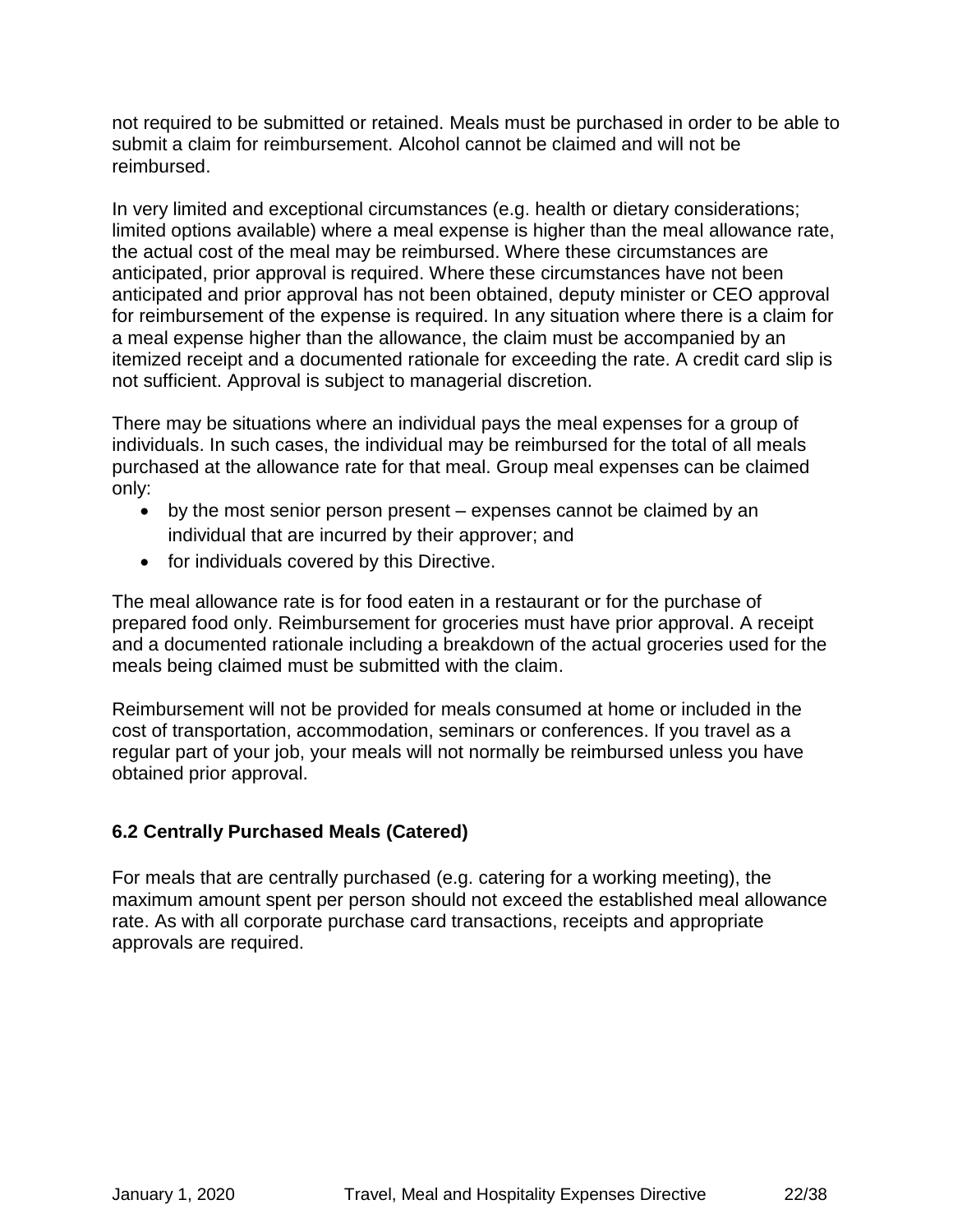#### **6.3 Meal Rates in Canada**

Reimbursement for meal expenses incurred in Canada is subject to the meal allowance rates set out in the chart below. The rates include taxes and gratuities.

| <b>Meal Type</b> | <b>Meal Allowance Rate</b> |
|------------------|----------------------------|
| <b>Breakfast</b> | \$10.00                    |
| Lunch            | \$12.50                    |
| <b>Dinner</b>    | \$22.50                    |

These rates should also be used as the maximum amount per person for any centrally purchased meals.

#### <span id="page-22-0"></span>**6.4 Meal Rates Outside of Canada**

Federal meal allowance rates are used for meal expenses incurred outside Canada as set out in the appendices of the [National Joint Council Travel Directive](https://www.njc-cnm.gc.ca/directive/d10/en) or successor directive. The rates include taxes and gratuities.

The two relevant appendices are:

- Appendix C Allowances Module 2<sup>6</sup>
- Appendix D Allowances Module  $4^7$

The following chart sets out when and how to use the appendices.

| <b>Travel to</b>                                 | <b>Meal</b><br><b>Allowance</b><br><b>Rates found in</b> | <b>Application for this Directive</b>                                                                                                                                                |
|--------------------------------------------------|----------------------------------------------------------|--------------------------------------------------------------------------------------------------------------------------------------------------------------------------------------|
| <b>USA</b>                                       | Appendix C                                               | Rates are the same as the federal rates for<br>Canada, but in US funds.<br>Rates include taxes and gratuities.<br>Rates do not include incidental expenses.                          |
| International<br>(outside Canada<br>and the USA) | Appendix D                                               | Rates are in the funds identified for each<br>country.<br>Rates are dependent on the city rates.<br>Rates include taxes and gratuities.<br>Rates do not include incidental expenses. |

 $\overline{a}$ 

<sup>6</sup> Modules 1, 2 and 3 are differentiations for federal use only.

<sup>7</sup> Module 4 refers to international travel (outside Canada and the USA).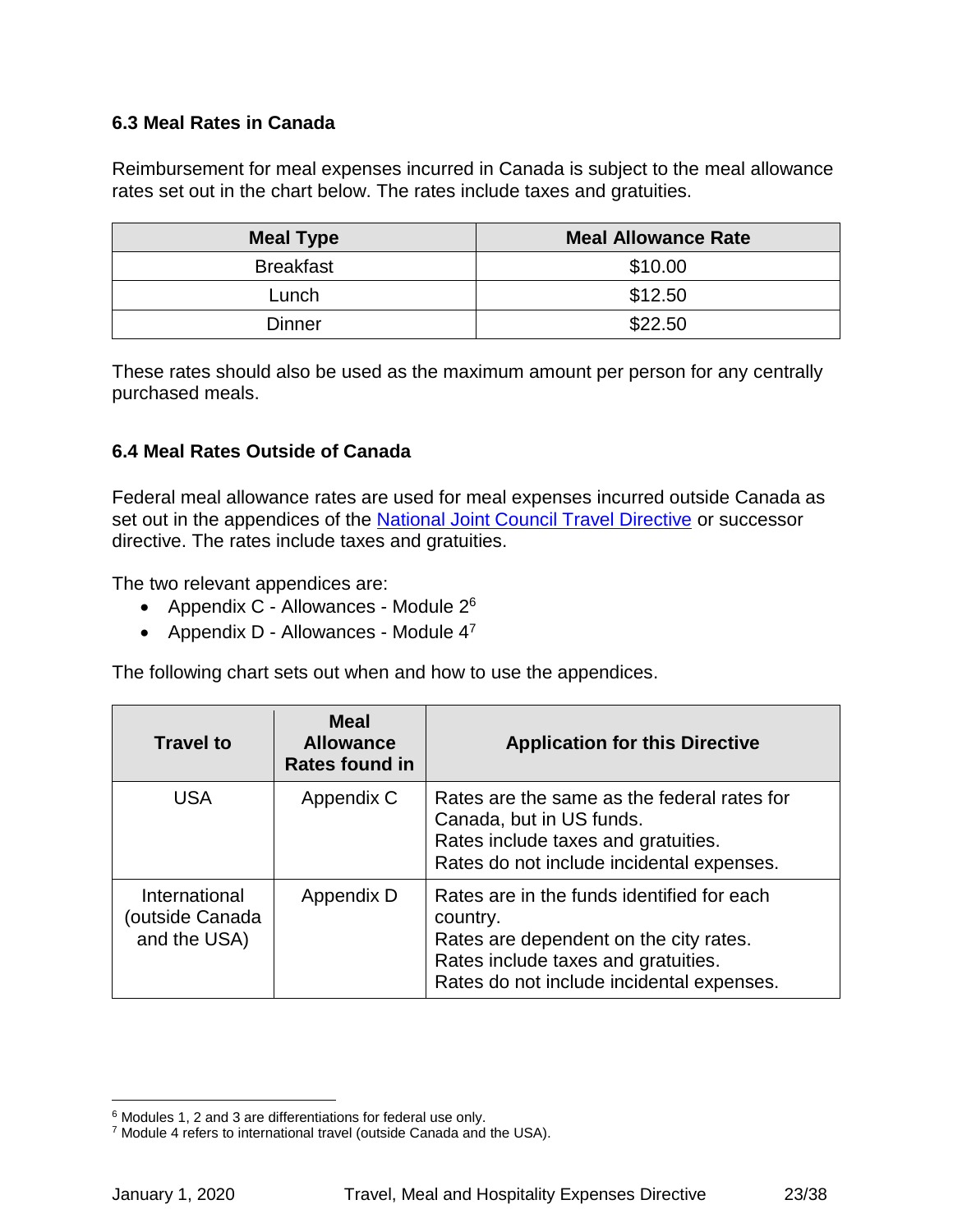#### **7.0 HOSPITALITY**

Hospitality is the provision of food, beverage, accommodation, transportation and other amenities at public expense to people who are not engaged in work for:

- any entity covered by this Directive; and
- any organization covered by the **Broader Public Sector Expenses Directive**.

Hospitality cannot be offered solely for the benefit of anyone covered by this Directive or the Broader Public Sector Expenses Directive. This means that reimbursement or payment of expenses related to office social events (e.g., retirement parties, holiday lunches, etc.) are not permitted.

Hospitality may include hosting or sponsoring planned events, and business interactions (e.g., networking meals).

Hospitality may be extended in an economical and consistent manner on behalf of the government under the following circumstances.

- When hospitality facilitates government business, including:
	- o engaging in discussion of official public matters with, or sponsoring formal conferences for:
		- representatives from other governments;
		- business and industry;
		- public interest groups; or
		- labour groups.
- When the business of a provincial agency/organization includes hospitality
- When hospitality is considered desirable as a matter of courtesy or protocol, including:
	- o providing people from national, international, or charitable organizations with an understanding or appreciation of Ontario and the workings of its government
	- o honouring people for exceptional public service in Ontario
	- o conducting ceremonies for heads of state, government or guests from the private sector
- Other hospitality as approved by the deputy minister or CEO, providing it conforms to the rules set out in this section of the Directive.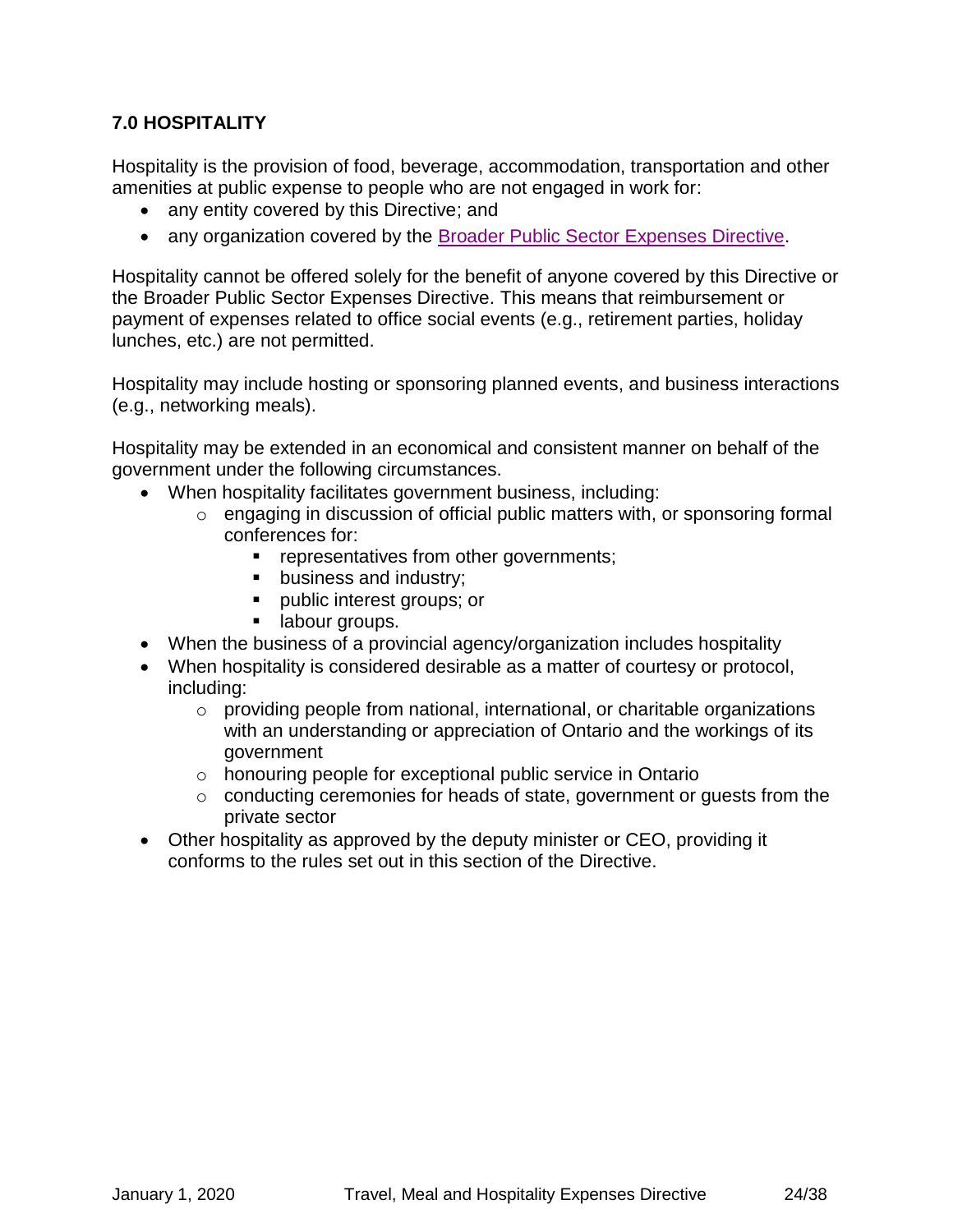## **7.1 Planned Hospitality Events**

A government facility should be used if available and appropriate. If not, prior approval from the deputy minister or CEO is required.

Costs should be minimized where possible with due regard for the guests' status, the size of the party, and the intended business purpose.

- The host extending the invitation:
	- o must document and justify the list of government representatives;
	- o keep the number of government representatives to a minimum, limiting it to those who have a direct involvement in the purpose of the event; and
	- $\circ$  may include the partner of a host or government representative only when required by protocol, and may reimburse their expenses, as a guest of government hospitality with the following provisions:
		- may be paid only on authorization by the deputy minister or provincial agency/organization CEO
		- may include costs for travel, event tickets or tours and
		- must be paid directly to the partner.

#### <span id="page-24-0"></span>**7.2 Hospitality that Includes Alcohol**

Hospitality may include the provision of alcohol:

- at a planned hospitality event; or
- at a business interaction (e.g. networking dinner).

Ministries and hydro organizations are not permitted to incur expenses for alcohol. Reimbursement or payment of alcohol is only permitted for provincial agencies if it is considered to be integral to their business.

The following is required prior to serving alcohol at a planned hospitality event:

- Prior documentation with approval from the deputy minister; ministers have no authority to approve (see also special status below for more information);
- Completed form on hospitality with the service of alcohol.

Reimbursement of alcohol expenses is allowed only when the appropriate approvals are in place. Alcohol must be provided in a responsible manner (e.g., food must be served when alcohol is provided). Preference should be given to wine, beer and spirits produced in Ontario.

#### <span id="page-24-1"></span>**7.3 Special Status for Service of Alcohol at Planned Hospitality Events**

To ensure that the approvals process does not have an undue negative effect on the ability of the agency to conduct business, ministries may request special status on behalf of provincial agencies. Special status would allow the chair to approve the service of alcohol at planned hospitality events instead of the deputy minister.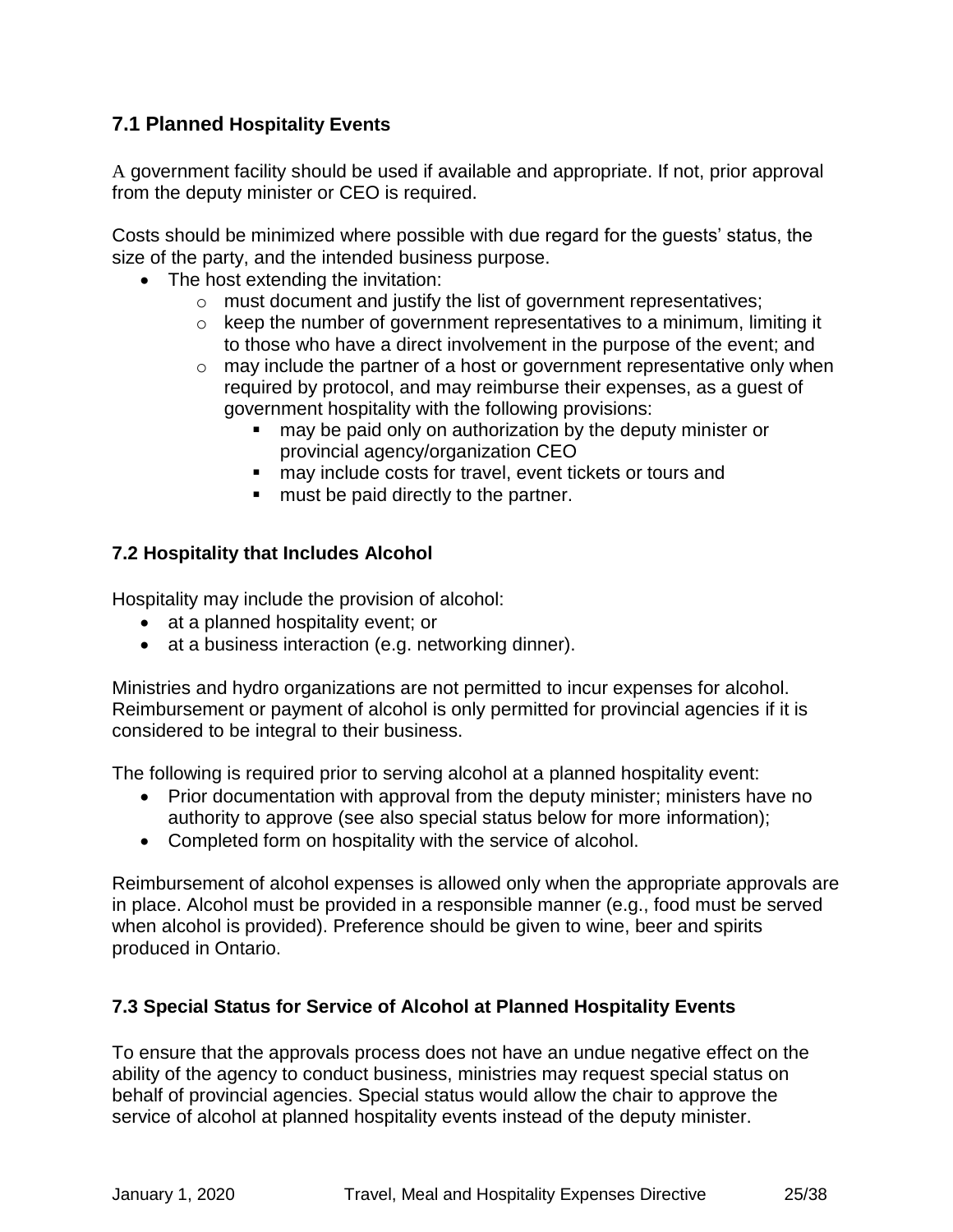Only Treasury Board/Management Board of Cabinet (TB/MBC) can approve special status. Ministries can apply for special status on behalf of their provincial agency by bringing forward a business case to TB/MBC. If TB/MBC approves special status, the chair may approve the service of alcohol at planned hospitality events or delegate approval authority to the CEO. A provincial agency with special status must report regularly to their ministry; see Appendix A for reporting requirements.

Special status is approved for three years. If special status continues to be required by the provincial agency, the ministry must reapply to TB/MBC on behalf of the provincial agency. Should the business of a provincial agency with special status change significantly during the three years, the ministry must reapply to TB/MBC for special status, if appropriate.

For more information on this process and for the approval levels within agencies once special status is granted, see Appendix A.

#### **7.4 Gift-Giving**

Appropriate token gifts of appreciation, valued up to \$30, may be offered in exchange for gifts of service or expertise to people who are not engaged in work for the government of Ontario, or with any organization covered by the [Broader Public Sector](https://ontario.ca/page/broader-public-sector-expenses-directive-2020)  [Expenses Directive.](https://ontario.ca/page/broader-public-sector-expenses-directive-2020) Gifts valued over \$30 must have prior approval.

#### **7.5 Documentation for Hospitality Reimbursement and Payment**

Hospitality expenses for planned events should be paid using a corporate purchase card, if possible. Hospitality expenses for business interactions should be paid using a corporate travel card, if possible, and reimbursed to the claimant.

All expenses must be documented and include itemized receipts. The claim must include hospitality details regarding:

- purpose;
- date(s);
- location:
- hospitality provided;
- attendees
	- $\circ$  Ontario government attendees (those covered by this Directive) listed by name and position.
	- o Broader Public Sector organization attendees (those covered by the [Broader Public Sector Expenses Directive\)](https://ontario.ca/page/broader-public-sector-expenses-directive-2020) listed by name and position.
	- o other attendees listed by name and organization.
- appropriate prior approvals.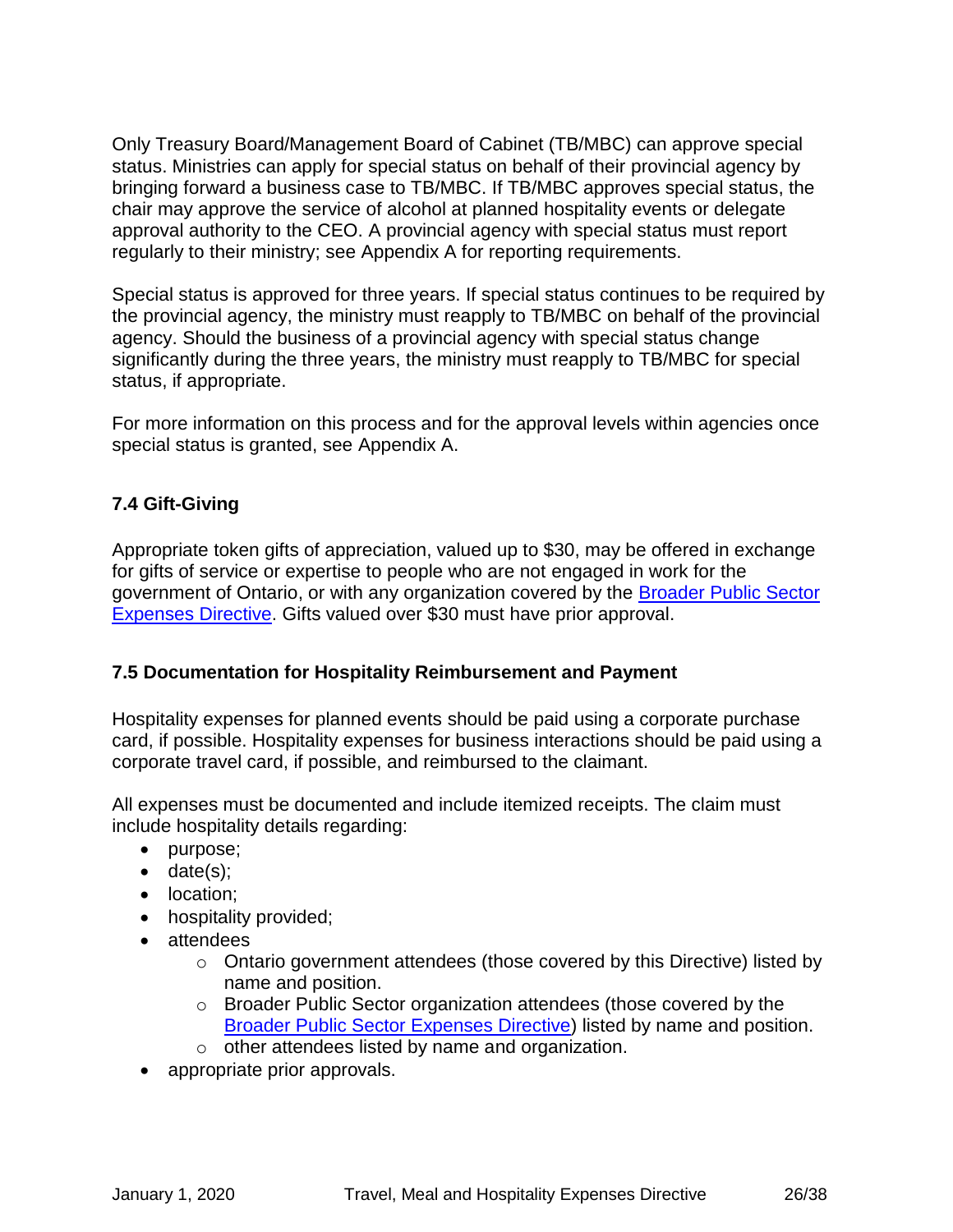## **8.0 EXPENSES FOR CONSULTANTS AND OTHER CONTRACTORS**

Consultants and other contractors will not be reimbursed for any hospitality, incidental or food expenses, including:

- Meals, snacks and beverages
- Laundry or dry cleaning
- Dependent care
- Personal communications

Reimbursement for allowable expenses under this Directive can be claimed only when the contract with the government or provincial agency/organization specifically allows for it.

#### <span id="page-26-0"></span>**9.0 RESPONSIBILITIES**

Employees and appointees are responsible for:

- following the principles and rules set out in this Directive.
- being aware of the conflict of interest rules that govern their ministry or provincial agency/organization.
- being aware of any relevant statutes, directives, policies and guidelines.

Supervisors and managers are responsible for:

- carrying out any delegated authorities and assigned tasks in accordance with this Directive.
- exercising managerial discretion judiciously.
- ensuring there is an appropriate records retention system and that documents, including claims and approvals, are maintained and stored.
- ensuring staff are aware of the requirements of this Directive.
- seeking timely direction when there are questions of application.
- taking appropriate action in the case of non-compliance.

Deputy ministers and CEOs/chairs are responsible for:

- ensuring the Directive's principles, requirements and best practices are implemented and monitored, including putting in place processes that support the Directive.
- delegating approval authority to appropriate levels within the ministry except as restricted in this Directive.
- carrying out any delegated authorities and assigned tasks in accordance with this Directive.
- ensuring consistent application of the Directive (e.g. for all jobs requiring regular travel).
- ensuring that claims are fully documented by running regular spot checks.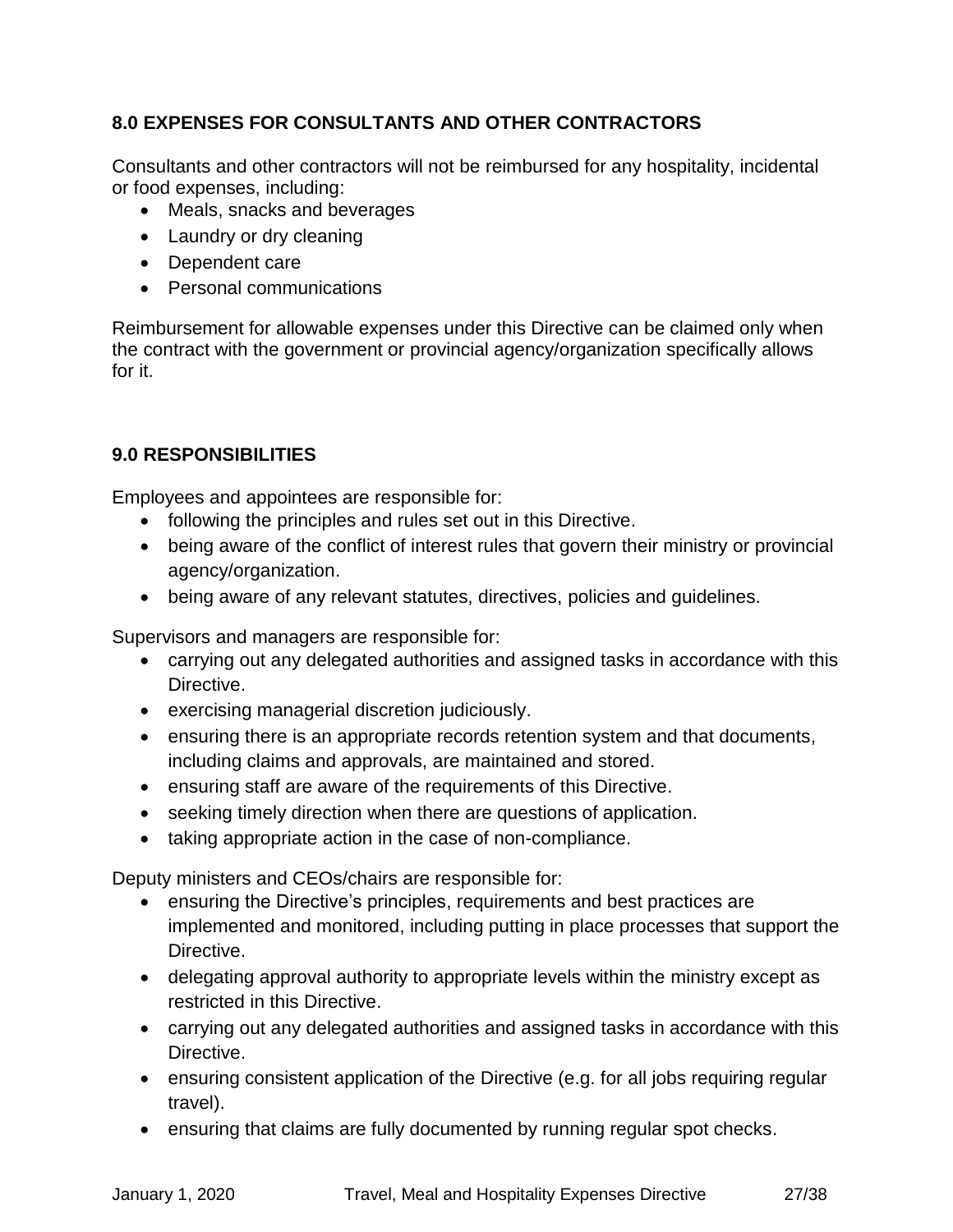- ensuring that all persons covered by this Directive are aware of their responsibilities under this Directive and of the appropriate conflict of interest rules.
- approving the service of alcohol at hospitality events in provincial agencies that do not have special status for that purpose granted by TB/MBC (deputy ministers only).

Chairs are responsible for:

- ensuring all employees and appointees are made aware of their responsibilities under this Directive.
- ensuring the Directive is applied and monitored appropriately.
- ensuring that staff with delegated authority are able to effectively apply this Directive.

Ministers are responsible for:

- approving international travel plans by persons in provincial agencies/organizations, as appropriate, that do not have special status for that purpose granted by TB/MBC.
- delegating approval authority to deputy ministers as set out in the Directive.

Deputy Minister, Treasury Board Secretariat is responsible for:

- Interpreting this Directive and providing advice, guidance, educational materials and information.
- maintaining and enforcing controllership standards and guidelines for corporate travel card for use by OPS employees.

Deputy Minister, Government and Consumer Services is responsible for:

- establishing and managing corporate contracts for travel services including ticketed transportation, accommodation and vehicle rental.
- overseeing the insurance and risk management function of the government.
- negotiating and managing the services agreement for the corporate travel card.

Secretary, Treasury Board/Management Board of Cabinet is responsible for:

- approving plans for travel in Canada and the USA by persons in ministries and deputy ministers.
- delegating approval authority to appropriate levels within the ministry, but not for direct reports.
- specifying any reporting requirements, monitoring the application of the Directive and recommending improvements.
- reviewing the reimbursement/allowance rates in this Directive every two years to identify possible adjustments or amendments.
- reviewing this Directive on a regular basis.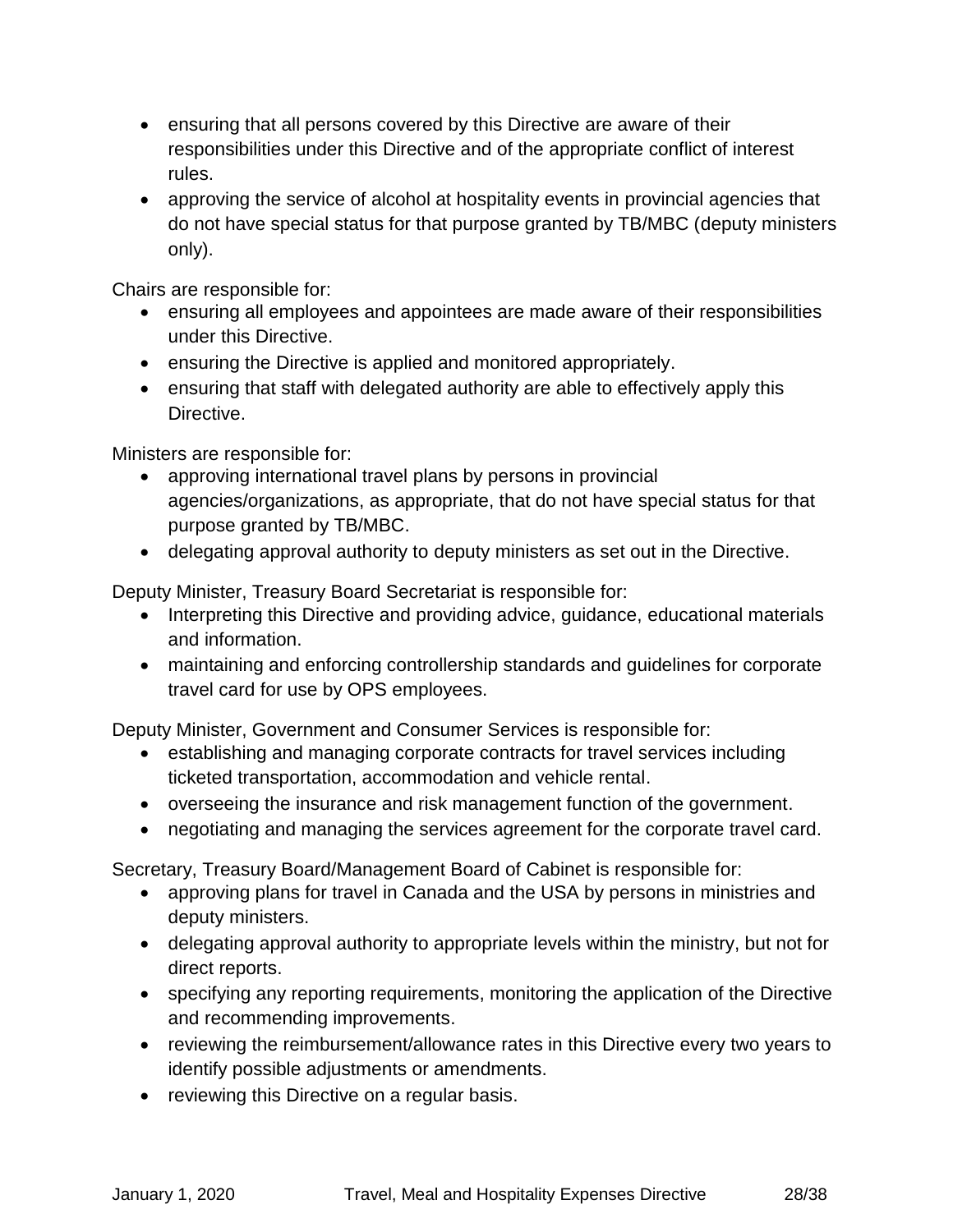- designating the senior managers in ministries required to disclose their expense information on the public website.
- carrying out any delegated authorities and assigned tasks in accordance with this Directive.

Secretary of the Cabinet is responsible for:

- approving the travel plans and expenses of deputy ministers as set out in this Directive.
- delegating authority for approval of deputy ministers' expense to the Secretary of TB/MBC.
- approving international travel by persons in ministries and deputy ministers.
- approving international travel by persons in Commission public bodies, as appropriate, that do not have special status for that purpose granted by TB/MBC.
- delegating approval authority to deputy ministers and to the Secretary of TB/MBC as set out in this Directive.
- submitting their business expenses for items covered in this Directive to the Conflict of Interest Commissioner for approval.

Treasury Board/Management Board of Cabinet is responsible for:

- setting government policy on travel, accommodation, meals and hospitality expenses.
- approving special status for international travel by persons in provincial agencies/organizations based on a business case.
- approving special status for the service of alcohol at hospitality events in provincial agencies based on a business case.
- <span id="page-28-0"></span>• granting exemptions from all or part of this Directive.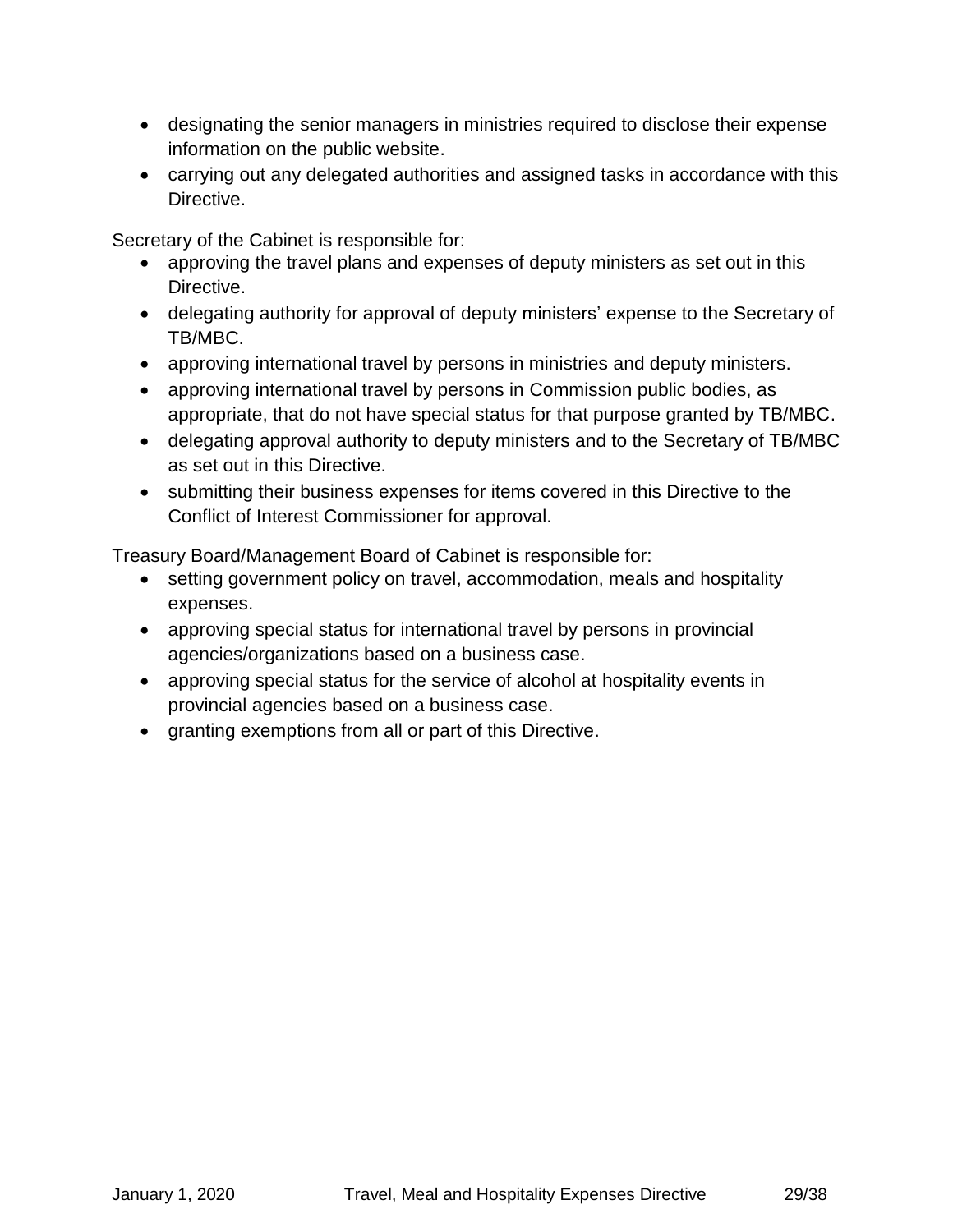#### **10.0 DEFINITIONS**

**Appointee:** A person appointed by the government to undertake any function on behalf of the government.

**Approver:** A person with the authority to make approvals under this Directive.

**Chair:** Someone appointed as head of a provincial agency/organization, accountable to the minister, regardless of whether the title "chair" is used.

**Chief Executive Officer (CEO):** The head of operations at provincial agencies and organizations.

**Claimant:** Anyone making a claim under the terms of this Directive.

**Commission public body:** a provincial agency whose employees are appointed under section 32 of the Public Service of Ontario Act, 2006 (PSOA) (Commission public bodies are prescribed by regulation under PSOA).

**Consultants and Contractors:** Individuals or entities under contract to ministries or to provincial agencies providing consulting or other services.

**Delegation of Authority:** A written assignment by which a person who has a power, duty, function or responsibility under this Directive authorizes another person (identified by name or by position title) to exercise the power, duty, function or responsibility.

**Dependent:** Someone who resides with the traveller on a full-time basis and relies on the traveller for care (e.g., a child or parent).

**Documented Approval:** Agreement or consent from manager or above to incur an expense, as outlined in this Directive, in a written or electronic format.

#### **Employee:**

**OPS employee:** Individual appointed as a public servant under section 32 of the PSOA (includes employees in ministries and in provincial agencies that are Commission public bodies).

**Provincial agency/organization employee:** Individual employed by a provincial agency/organization that is not appointed under section 32 [of the PSOA](https://www.ontario.ca/laws/statute/06p35) (includes some provincial agencies and organizations (Independent Electricity System Operator and Ontario Power Generation Inc.)).

**Hospitality:** The provision of food, beverage, accommodation, transportation and other amenities at public expense to people who are not engaged in work for the government of Ontario or for any organizations covered by the Broader Public Sector Expenses [Directive.](https://ontario.ca/page/broader-public-sector-expenses-directive-2020)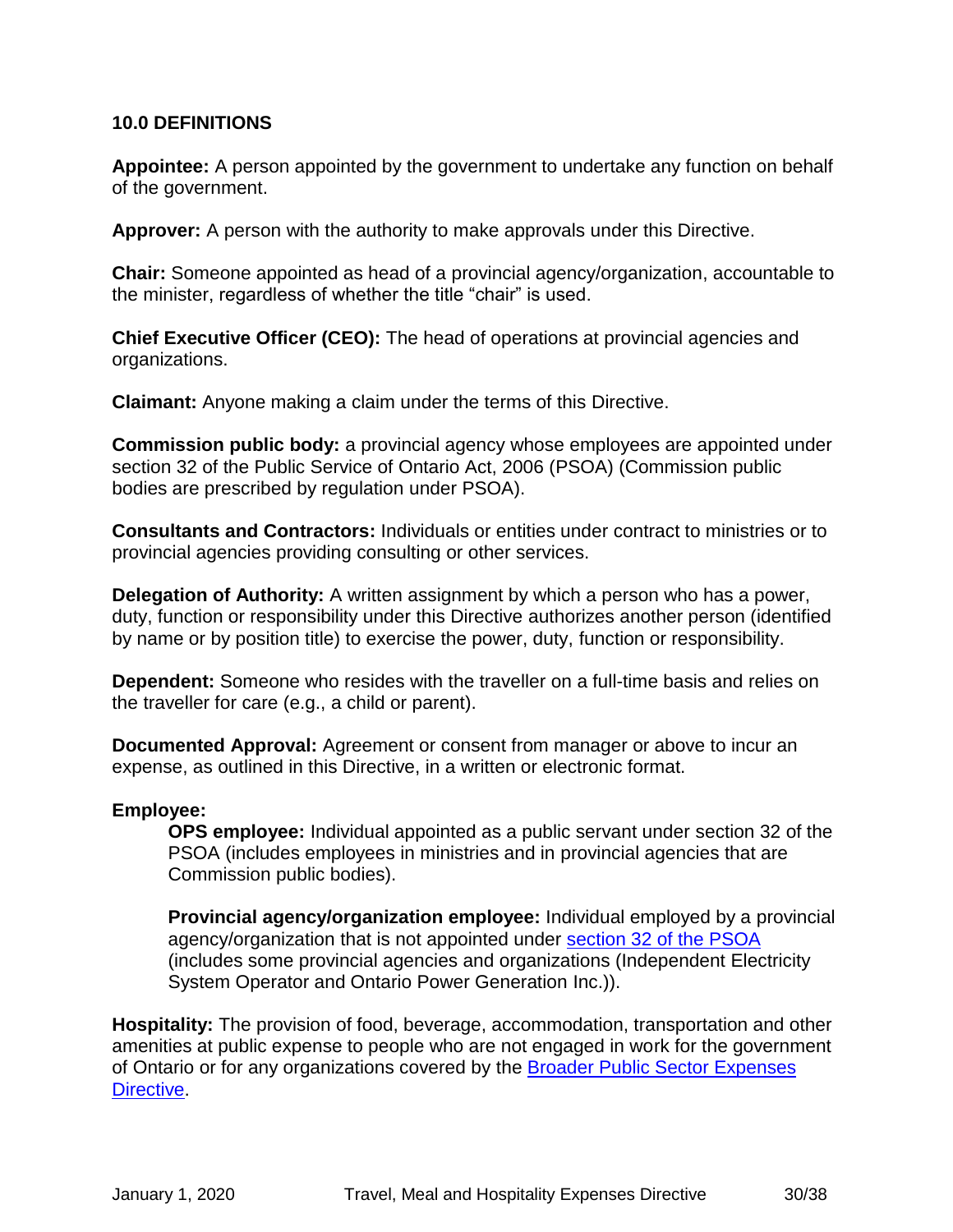**Itemized receipt:** Document identifying the vendor with the date and amount of each expense item paid by the claimant. Document can be in an original paper, an original electronic, or a scanned copy format.

**Office area:** The area surrounding the regular workplace, with a perimeter of 24km measured by the most direct, safe and practical route by road.

**Organizations:** For the purposes of this Directive, the Independent Electricity System Operator and Ontario Power Generation Inc.

**Provincial agency:** An entity that is part of the government of Ontario, but not organizationally part of a ministry, and is subject to the [Agencies and Appointments](https://www.ontario.ca/page/agencies-and-appointments-directive)  [Directive.](https://www.ontario.ca/page/agencies-and-appointments-directive)

**Travel management company:** The Ontario government's vendor of record for travel.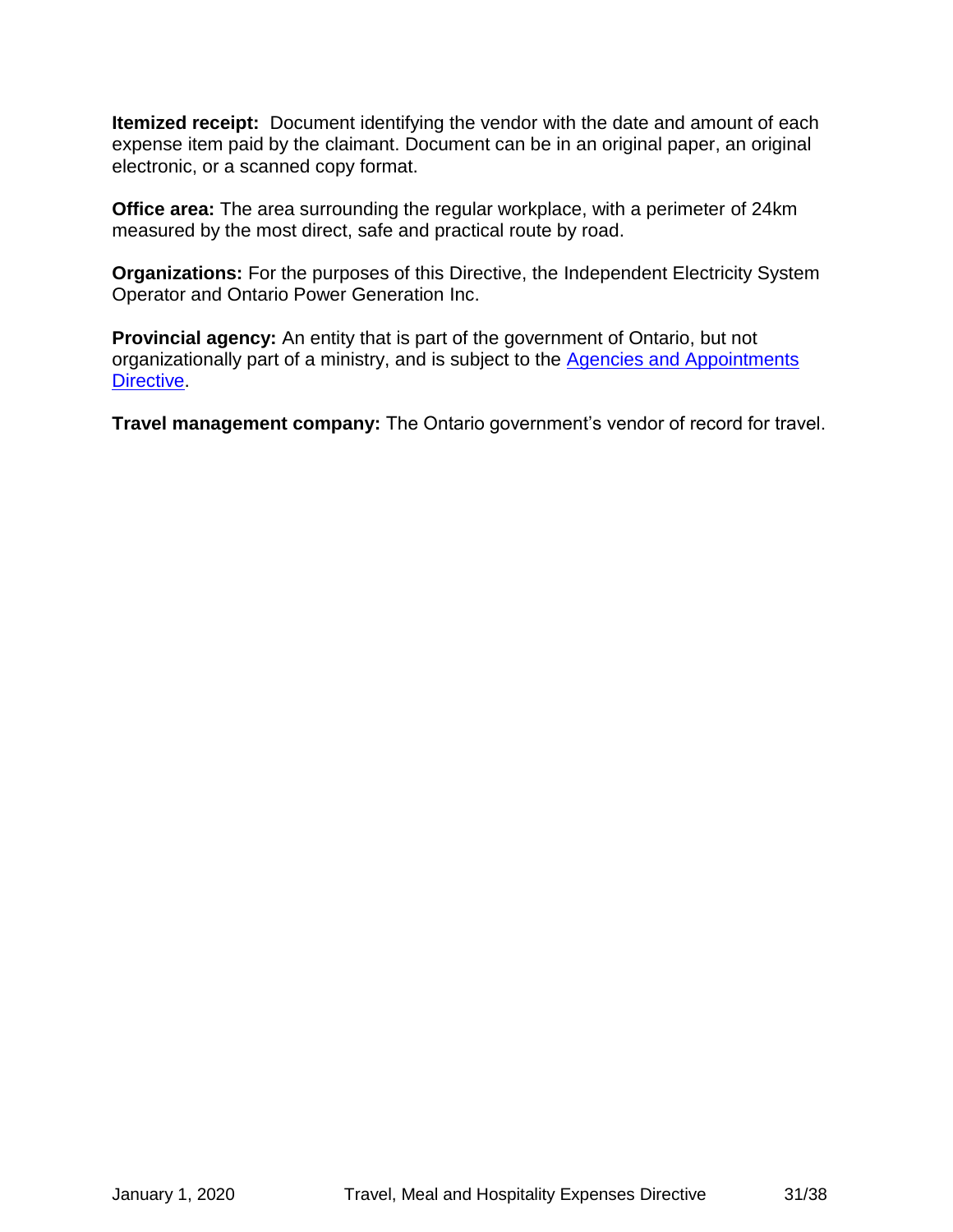#### <span id="page-31-0"></span>**11.0 APPENDICES**

#### <span id="page-31-1"></span>**11.1 Appendix A: Requesting Special Status for International Travel and/or Service of Alcohol at Hospitality Events**

Process for Obtaining Special Status

- Special status must be based on a provincial agency's/organization's demonstrated, unique business need.
- The provincial agency/organization initiates contact with the responsible ministry to request special status; and, with minister's approval, the ministry develops the TB/MBC submission.
- The TB/MBC submission must include at minimum the following information:
	- o Special status being requested: approval for service of alcohol at hospitality events and/or for international travel.
	- o Business case: demonstrates how the special status supports the provincial agency's/organization's business plan and mandate.
	- o Forecast of activity:
		- travel plan forecasting the international travel requirements; and/or
		- listing of types of events where alcohol may be served.
	- o Commitment to report regularly on activity undertaken.
	- o Commitment to provide annual activity forecasts.

Regular reporting should include the following:

- Activity undertaken by the provincial agency/organization during the reporting period, indicating whether the activity appeared on the forecast.
- If not forecasted, then an explanation of the occurrence of the activity.

Approval levels for provincial agencies/organizations with special status:

- Service of alcohol at hospitality events (for provincial agencies only)
	- o The chair has the approval authority for the service of alcohol at a hospitality event.
	- o The chair may delegate to the CEO.
	- o Prior documented approval is required for each event.
- International travel (for provincial agencies/organizations)
	- $\circ$  The chair has the approval authority for international travel by persons in the provincial agency/organization, except for chair's own travel.
	- $\circ$  The chair may delegate approval authority to the CEO, except for approvals for appointees and for any positions reporting directly to the chair, including the CEO.
	- o Prior documented approval is required.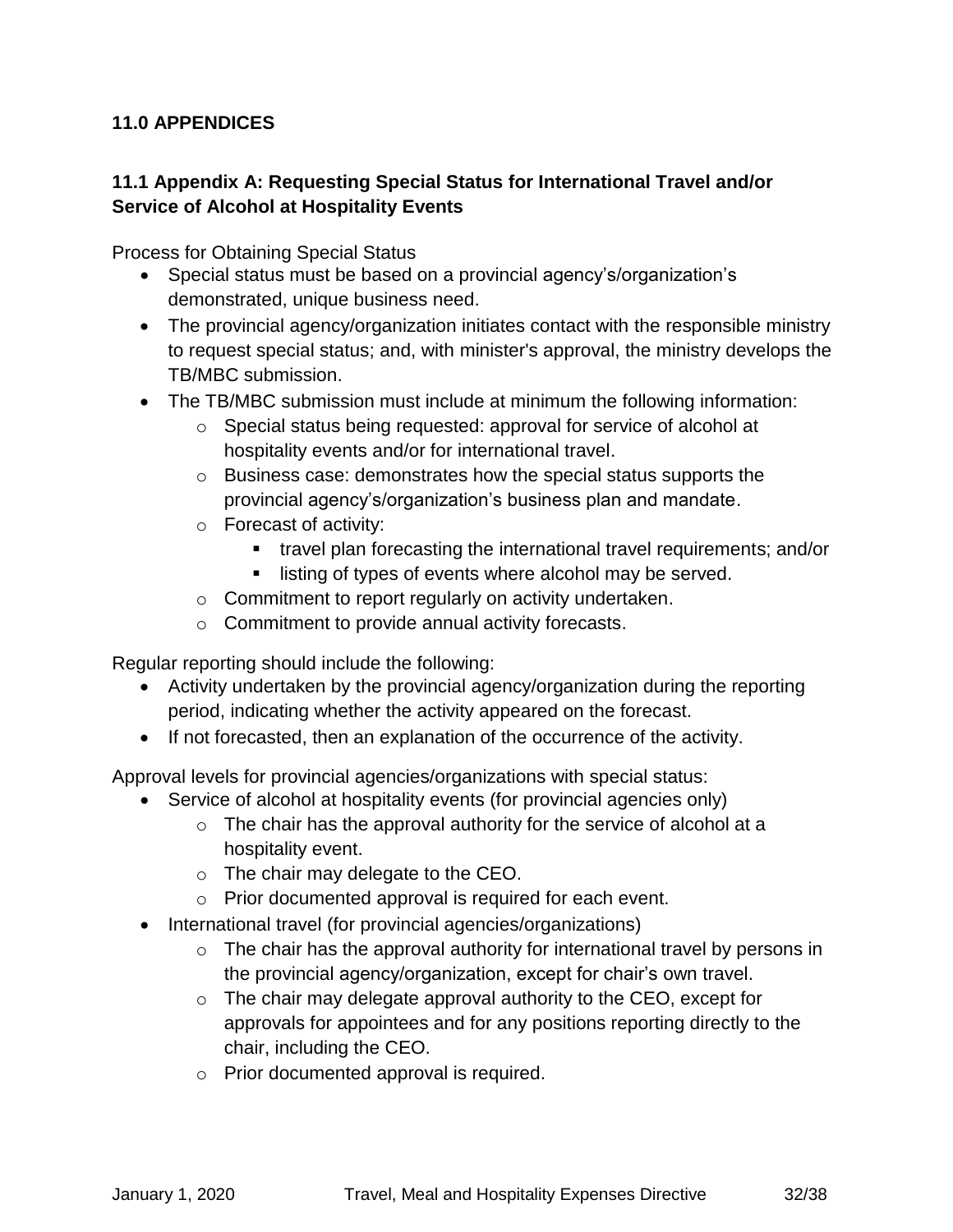| <b>Role</b>           | <b>Approval Level</b> | <b>Delegation of Authority</b> |  |
|-----------------------|-----------------------|--------------------------------|--|
| Chair                 | <b>Minister</b>       | No delegation                  |  |
| Appointee             | Chair                 | No delegation                  |  |
| CEO                   | Chair                 | No delegation                  |  |
| Employee              | Chair                 | May delegate to the CEO        |  |
| Consultant/Contractor | Chair                 | May delegate to the CEO        |  |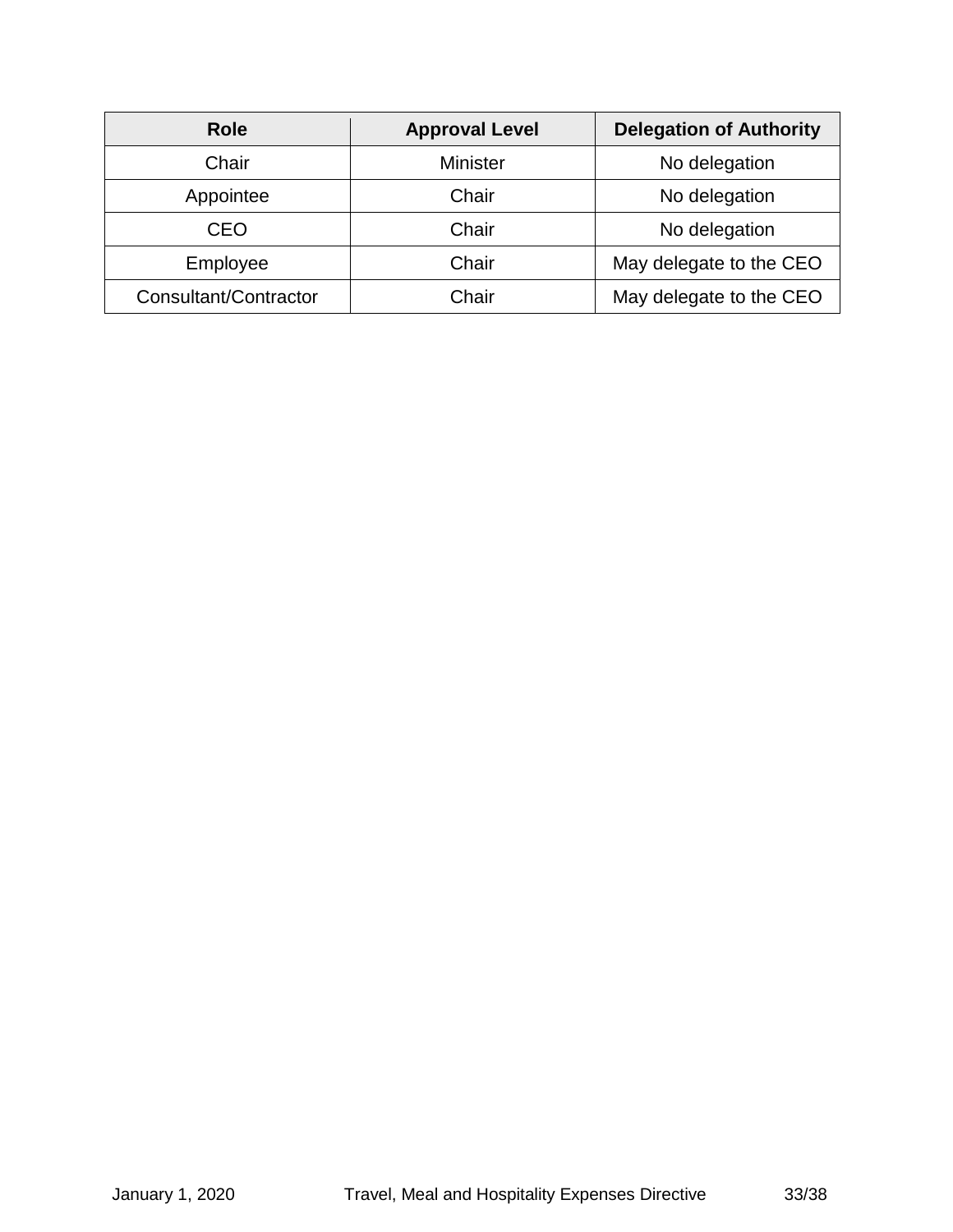#### <span id="page-33-0"></span>**11.2 Appendix B: Summary of Approval Authority**

The chart below summarizes the approval authorities for deputy ministers and above for ministries and provincial agencies/organizations in the Travel, Meal and Hospitality Expense Directive.

The Directive sets out the approval authority for incurring travel, meal and hospitality expenses. Approval authority for the reimbursement of expenses is based on the delegation of financial authority established for ministries and provincial agencies/organizations.

In some cases, the level of approval to incur a travel, meal or hospitality expense is identified and also whether the authority can be delegated. In other cases, a requirement is stated (e.g., prior approval is required) without identifying an approval level. Where no approval level is identified, ministries and provincial agencies/organizations have the flexibility and discretion to establish their own level and to address possible delegation.

| <b>Provision</b>                   | <b>Deputy</b>     | Secretary,    | <b>Secretary of</b> |
|------------------------------------|-------------------|---------------|---------------------|
|                                    | <b>Minister</b>   | <b>TB/MBC</b> | the Cabinet         |
| International travel (outside      |                   |               |                     |
| Canada and the USA)                |                   |               | Limited             |
|                                    |                   |               | delegation          |
|                                    |                   |               | permitted           |
| Travel outside Ontario, within     |                   |               |                     |
| Canada and the USA                 |                   | Limited       |                     |
|                                    |                   | delegation    |                     |
|                                    |                   | permitted     |                     |
| Business class air and rail travel |                   |               |                     |
| Incidental expenses not specified  | If prior approval |               |                     |
|                                    | was not           |               |                     |
|                                    | obtained          |               |                     |
|                                    | $\checkmark$      |               |                     |
| Meal over allowance rate           | If prior approval |               |                     |
|                                    | was not           |               |                     |
|                                    | obtained          |               |                     |
|                                    |                   |               |                     |

#### **Ministries**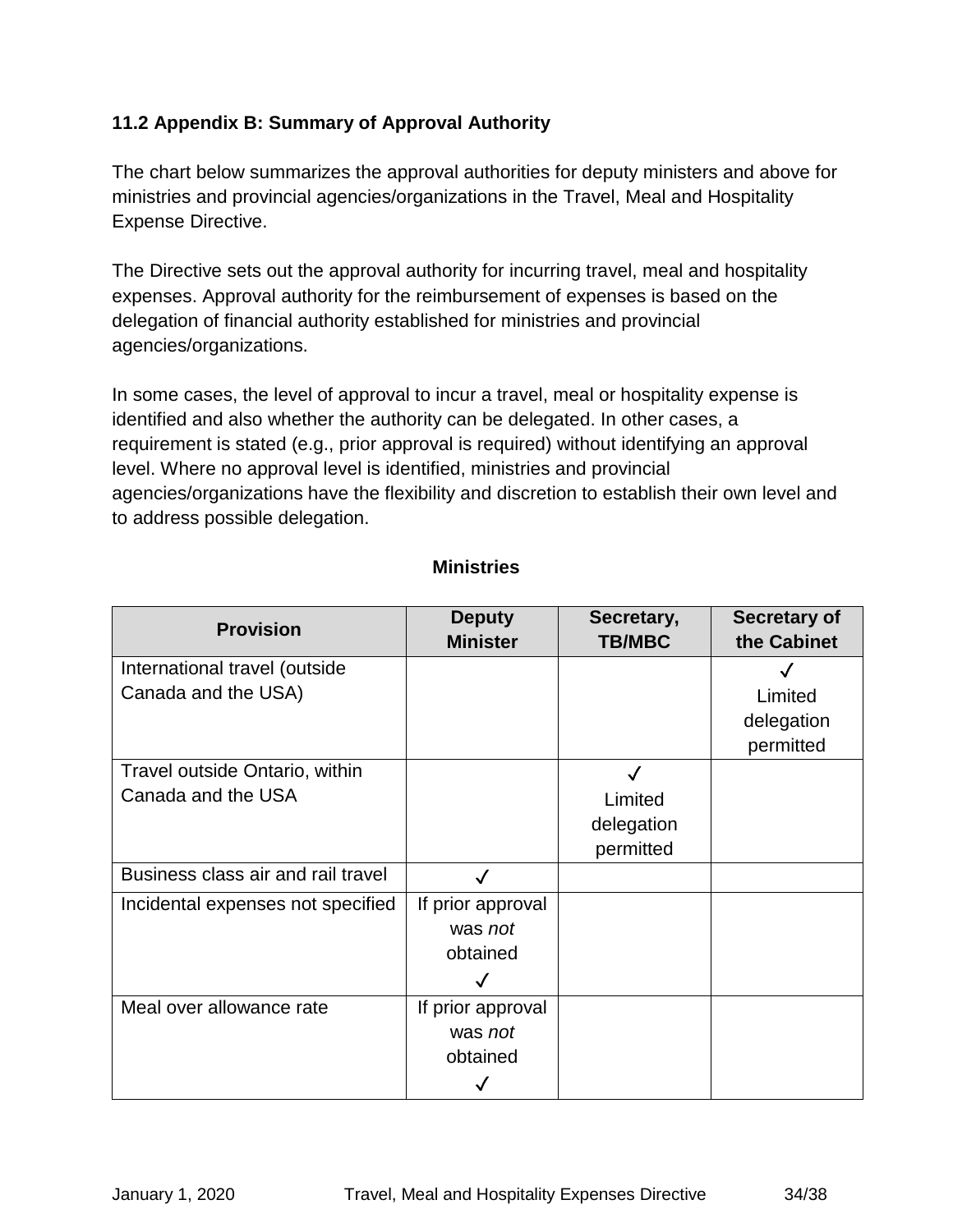| <b>Provision</b>               | <b>Deputy</b><br><b>Minister</b> | Secretary,<br><b>TB/MBC</b> | Secretary of<br>the Cabinet |
|--------------------------------|----------------------------------|-----------------------------|-----------------------------|
| Non-government facility for    |                                  |                             |                             |
| planned hospitality event      |                                  |                             |                             |
| Expenses for partner of host/  |                                  |                             |                             |
| government representative at a |                                  |                             |                             |
| planned hospitality event      |                                  |                             |                             |

# **Provincial Agencies/Organizations**

| <b>Provision</b>                                                                                                     | <b>Minister</b>                                    | <b>Secretary</b><br>of the<br><b>Cabinet</b>       | <b>Deputy</b><br><b>Minister</b> | <b>CEO</b>                                                  | <b>Chair</b>                                       |
|----------------------------------------------------------------------------------------------------------------------|----------------------------------------------------|----------------------------------------------------|----------------------------------|-------------------------------------------------------------|----------------------------------------------------|
| International travel for<br>provincial agencies that<br>are Commission public<br>bodies                              |                                                    |                                                    |                                  |                                                             |                                                    |
| employees,<br>consultants, and<br><b>CEO<sub>s</sub></b>                                                             |                                                    | $\checkmark$<br>Limited<br>delegation<br>permitted |                                  |                                                             |                                                    |
| chairs and<br>appointees                                                                                             | $\checkmark$                                       |                                                    |                                  |                                                             |                                                    |
| International travel for<br>provincial agencies that<br>are not Commission<br>public bodies and for<br>organizations | $\checkmark$<br>Limited<br>delegation<br>permitted |                                                    |                                  |                                                             |                                                    |
| International travel if<br>TB/MBC has approved<br>special status                                                     |                                                    |                                                    |                                  |                                                             | $\checkmark$<br>Limited<br>delegation<br>permitted |
| Business class air and<br>rail travel                                                                                |                                                    |                                                    |                                  | $\checkmark$                                                |                                                    |
| Incidental expenses not<br>specified                                                                                 |                                                    |                                                    |                                  | If prior<br>approval<br>was not<br>obtained<br>$\checkmark$ |                                                    |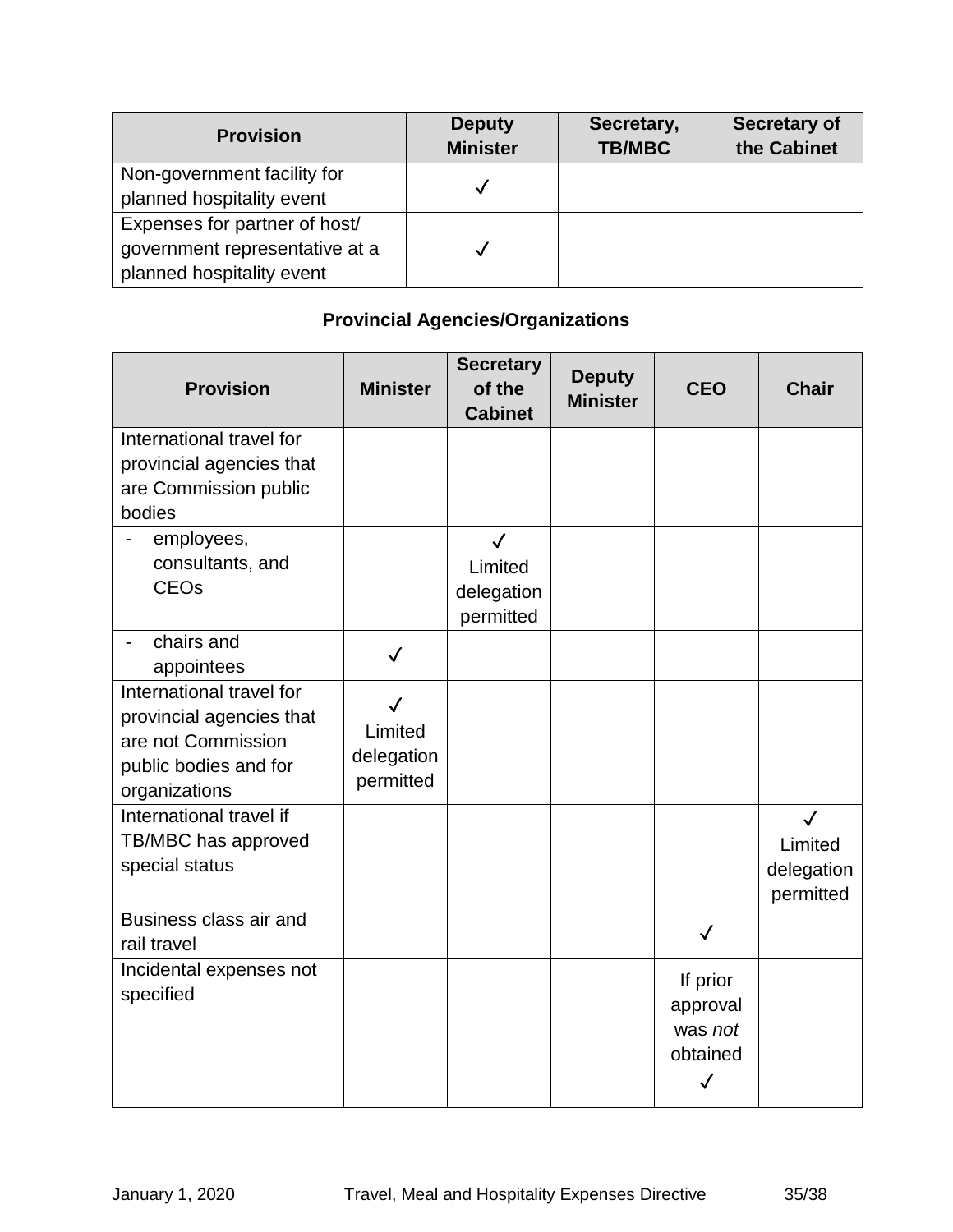| <b>Provision</b>          | <b>Minister</b> | <b>Secretary</b><br>of the<br><b>Cabinet</b> | <b>Deputy</b><br><b>Minister</b> | <b>CEO</b>   | <b>Chair</b> |
|---------------------------|-----------------|----------------------------------------------|----------------------------------|--------------|--------------|
| Meal over allowance rate  |                 |                                              |                                  | If prior     |              |
|                           |                 |                                              |                                  | approval     |              |
|                           |                 |                                              |                                  | was not      |              |
|                           |                 |                                              |                                  | obtained     |              |
|                           |                 |                                              |                                  | $\checkmark$ |              |
| Non-government facility   |                 |                                              |                                  |              |              |
| for planned hospitality   |                 |                                              |                                  |              |              |
| event                     |                 |                                              |                                  |              |              |
|                           |                 |                                              |                                  |              |              |
| Expenses for partner of   |                 |                                              |                                  |              |              |
| host/ government          |                 |                                              |                                  |              |              |
| representative at a       |                 |                                              |                                  |              |              |
| planned hospitality event |                 |                                              |                                  |              |              |
| Alcohol at a planned      |                 |                                              |                                  |              |              |
| hospitality event -       |                 |                                              |                                  |              |              |
| documented approval       |                 |                                              |                                  |              |              |
| prior to even             |                 |                                              |                                  |              |              |
| Alcohol at a planned      |                 |                                              |                                  |              | $\checkmark$ |
| hospitality event if      |                 |                                              |                                  |              | Limited      |
| TB/MBC has approved       |                 |                                              |                                  |              | delegation   |
| special status            |                 |                                              |                                  |              | permitted    |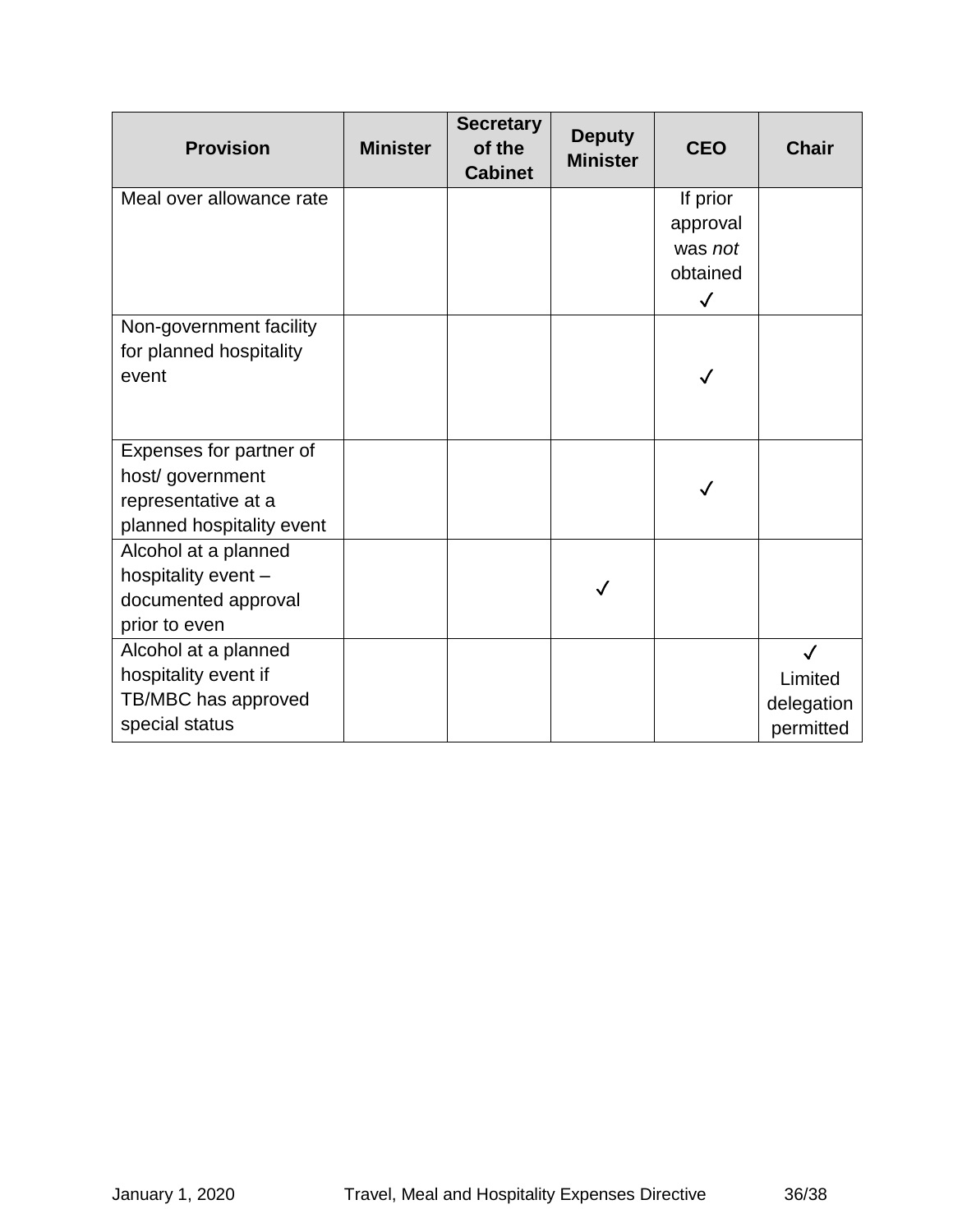# <span id="page-36-0"></span>**11.3 Appendix C: Revisions to the Travel, Meal and Hospitality Expenses Directive**

| <b>Date</b> | <b>Revision Summary</b>                                                                         | Page       |
|-------------|-------------------------------------------------------------------------------------------------|------------|
| January 1,  | Principles – separated principles and best                                                      | 5          |
| 2020        | practices and strengthened reference to use of                                                  |            |
|             | alternative communications options                                                              |            |
|             | Public Disclosure – added direction on public                                                   | $7 - 8$    |
|             | disclosure from the former Appendix D                                                           |            |
|             | Changes to special status provisions                                                            | 9 and 26   |
|             | Updated categories for travel approvals                                                         | 10 and 11  |
|             | Airplane and Train - removed industry specific                                                  | 15 and 16  |
|             | terms, identified the lowest fare available as the                                              |            |
|             | standard, added option for flexibility for those                                                |            |
|             | whose schedules frequently change                                                               |            |
|             | Vehicle - removed order of preference, adjusted                                                 | 16         |
|             | references to government fleet vehicles, added                                                  |            |
|             | direction on car-sharing VOR                                                                    |            |
|             | Added rules on ride-hailing to taxi section                                                     | 19         |
|             | Added option to purchase a public transit pass or                                               | 19         |
|             | passes                                                                                          |            |
|             | <b>Updated Other Expenses to Incidental Expenses</b>                                            | $20 - 22$  |
|             | and modified the common types of expenses                                                       |            |
|             | Meals - added requirement for Deputy Minister or                                                | 22 and 23  |
|             | CEO approval for meal expenses higher than                                                      |            |
|             | allowance rate; added direction on centrally                                                    |            |
|             | purchased meals                                                                                 |            |
|             | Hospitality – updated scope of hospitality to                                                   | $24 - 26$  |
|             | prohibit hospitality for organizations covered by                                               |            |
|             | BPS Expenses Directive; updated rules on service                                                |            |
|             | of alcohol                                                                                      |            |
|             | Enabling digital processes - changed language                                                   | Throughout |
|             | from written to documented for approvals and                                                    | directive  |
|             | rationales, and removed requirement for receipts                                                |            |
|             | to be original                                                                                  |            |
|             | Housekeeping: updated agencies to provincial                                                    | Throughout |
|             | agencies, updated for plain language                                                            | directive  |
|             | Added an appendix summarizing provisions and                                                    | $35 - 37$  |
|             | approval authorities.                                                                           |            |
|             | Removed Appendix B - Travel Management                                                          | n/a        |
|             | Company, Appendix C - Website Links, and                                                        |            |
|             | Appendix D - Public Disclosure of Expenses.<br>(Note: Added direction from Appendix D to pages) |            |
|             | $7-8)$                                                                                          |            |
|             |                                                                                                 |            |
|             |                                                                                                 |            |